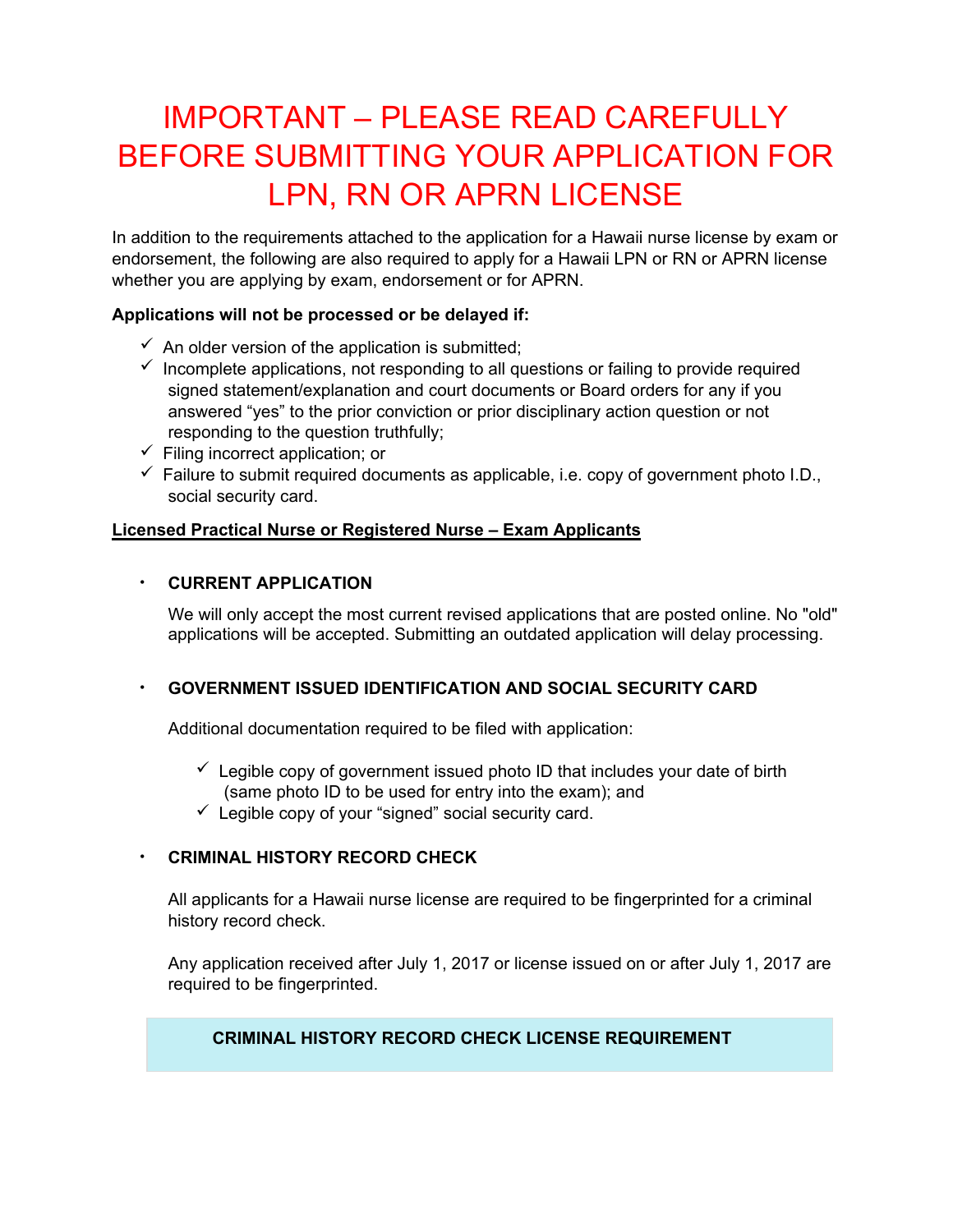| <b>REQUIREMENTS AND INSTRUCTIONS</b> |                                                                                                                                                                                                                                                                                                                                                                                                                                                                                                      |  |  |  |  |
|--------------------------------------|------------------------------------------------------------------------------------------------------------------------------------------------------------------------------------------------------------------------------------------------------------------------------------------------------------------------------------------------------------------------------------------------------------------------------------------------------------------------------------------------------|--|--|--|--|
| <b>REQUIREMENTS:</b>                 | Any licensed issued on or after July 1, 2017 or if<br>you are applying for restoration or reactivating<br>your Hawaii nurse license (LPN, RN, APRN or<br><b>Prescriptive authority)</b><br>You will be required to comply with the electronic<br>fingerprinting requirements for the purpose of<br>obtaining federal (FBI national criminal history<br>check) and the State of Hawaii (Hawaii Criminal<br>Justice Data Center) criminal history record checks<br>in accordance with section 847-2.7. |  |  |  |  |
|                                      | <b>ELECTRONIC FINGERPRINTING</b>                                                                                                                                                                                                                                                                                                                                                                                                                                                                     |  |  |  |  |
| <b>INSTRUCTIONS:</b>                 | Please visit Fieldprint Inc.,<br>$\bullet$<br>at: http://fieldprinthawaii.com to make an<br>appointment or to inquire about other available site<br>locations on the Continental United States, or call<br>(877) 614-4361;                                                                                                                                                                                                                                                                           |  |  |  |  |
|                                      | Fieldprint code that you must enter<br>$\bullet$<br>is FPHIBrdNursing (not case sensitive);                                                                                                                                                                                                                                                                                                                                                                                                          |  |  |  |  |
|                                      | The applicant shall bear the cost of the fingerprint<br>processing and all fingerprinting fees shall be paid<br>directly to Fieldprint; and                                                                                                                                                                                                                                                                                                                                                          |  |  |  |  |
|                                      | You must file your license application within thirty<br>(30) days of the fingerprinting to ensure that the<br>results can be obtained.                                                                                                                                                                                                                                                                                                                                                               |  |  |  |  |
|                                      | If we are unable to obtain the results, you will be<br>required to submit to the fingerprinting process<br>again.                                                                                                                                                                                                                                                                                                                                                                                    |  |  |  |  |
| <b>NOTE:</b>                         | If you were previously fingerprinted by another<br>board of nursing or employer, you still have to<br>submit to the electronic fingerprinting for a Hawaii<br>nurse license. The Fieldprint code is specifically for<br>Hawaii nurse licensees and applicants.<br>If you do not use this code,<br><b>FPHIBrdNursing</b> (not case sensitive), we will not                                                                                                                                            |  |  |  |  |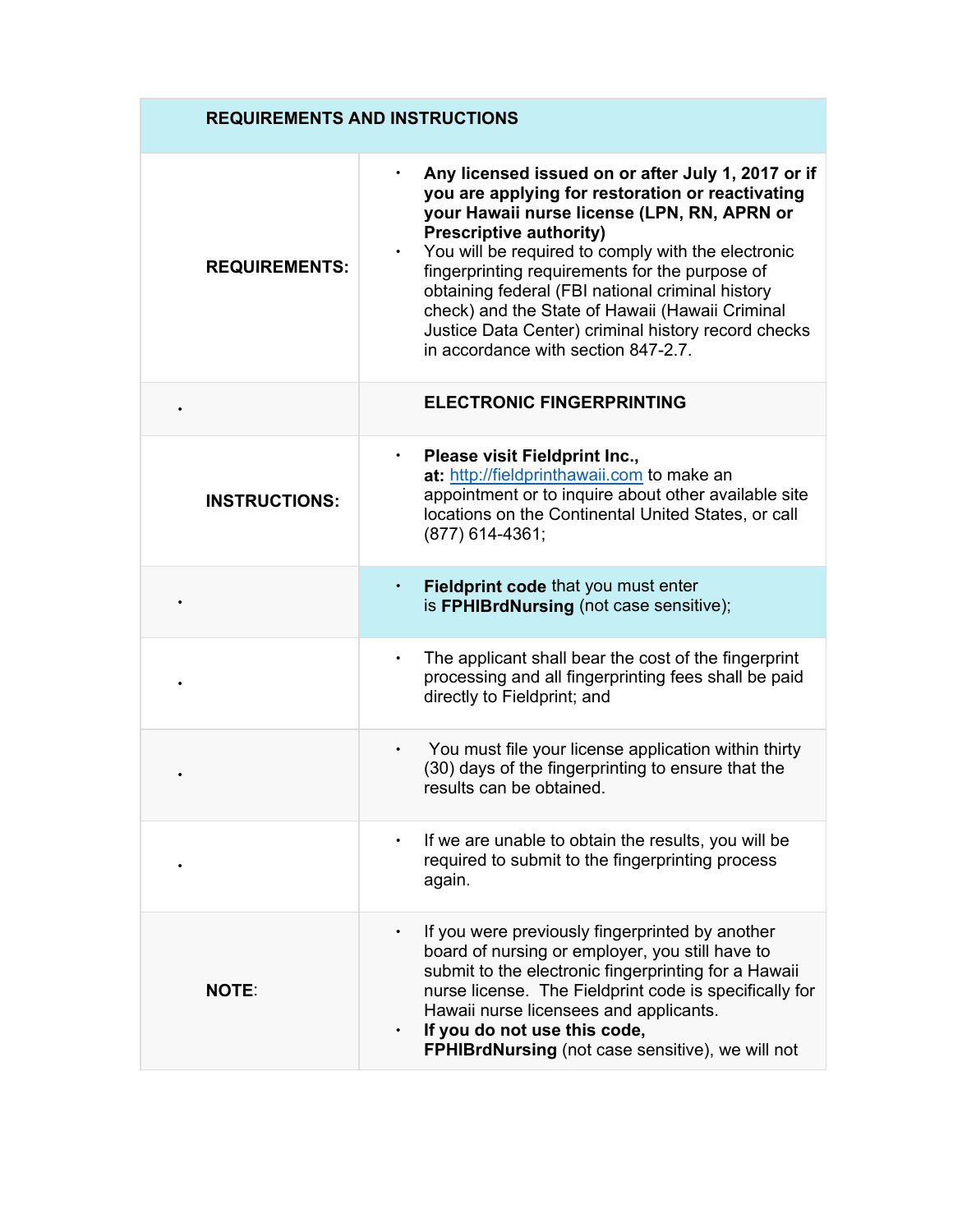be able to retrieve your report and you will have to go back to get fingerprinted and pay another fee.

**Applicants who are not in the U.S. or in a location that Fieldprint is unable to service will have to wait until you enter the U.S. and be fingerprinted. Please be advised that a license to practice will not be issued until the fingerprint requirement(s) are met.**

#### • **TRANSCRIPTS**

Exam applicants and applicants for APRN license must have your transcripts requested and sent directly from your nursing program. We will NOT accept transcripts unless they are in a sealed envelope from your nursing program.

If you were educated outside the U.S., you must have your education reviewed by a Board-approved credentialing organization.

Currently there are two (2) credentialing organizations approved by the Board:

- $\checkmark$  CGFNS
- $\checkmark$  Josef Silny & Associates, Inc., International Education Consultants

You shall make arrangements to have one of the credentialing organizations prepare a credentials review to determine if your education is comparable to a graduate of a U.S. accredited nursing program at the time of graduation.

The credentials evaluation must either be retrievable online directly from the credentialing organization or directly emailed to us from the credentialing organization. Copies will NOT be accepted.

The credentials evaluation must indicate that your education is comparable to a graduate of a U.S. accredited nursing program without any deficiencies or your application will be deferred.

#### • **AUTHORIZATION TO WORK IN THE U.S. AND SOCIAL SECURITY NUMBER/CARD**

If you are not authorized to work in the U.S. and do not have a U.S. social security number issued to you, you may still apply to sit for the NCLEX, however, upon passing, you may be issued a conditional approval.

This conditional approval is NOT a license to practice nursing. Once you enter the U.S., you will be required to complete your fingerprinting and once you can provide proof of your authorization to work in the U.S. and a signed social security card, a nurse license may be issued.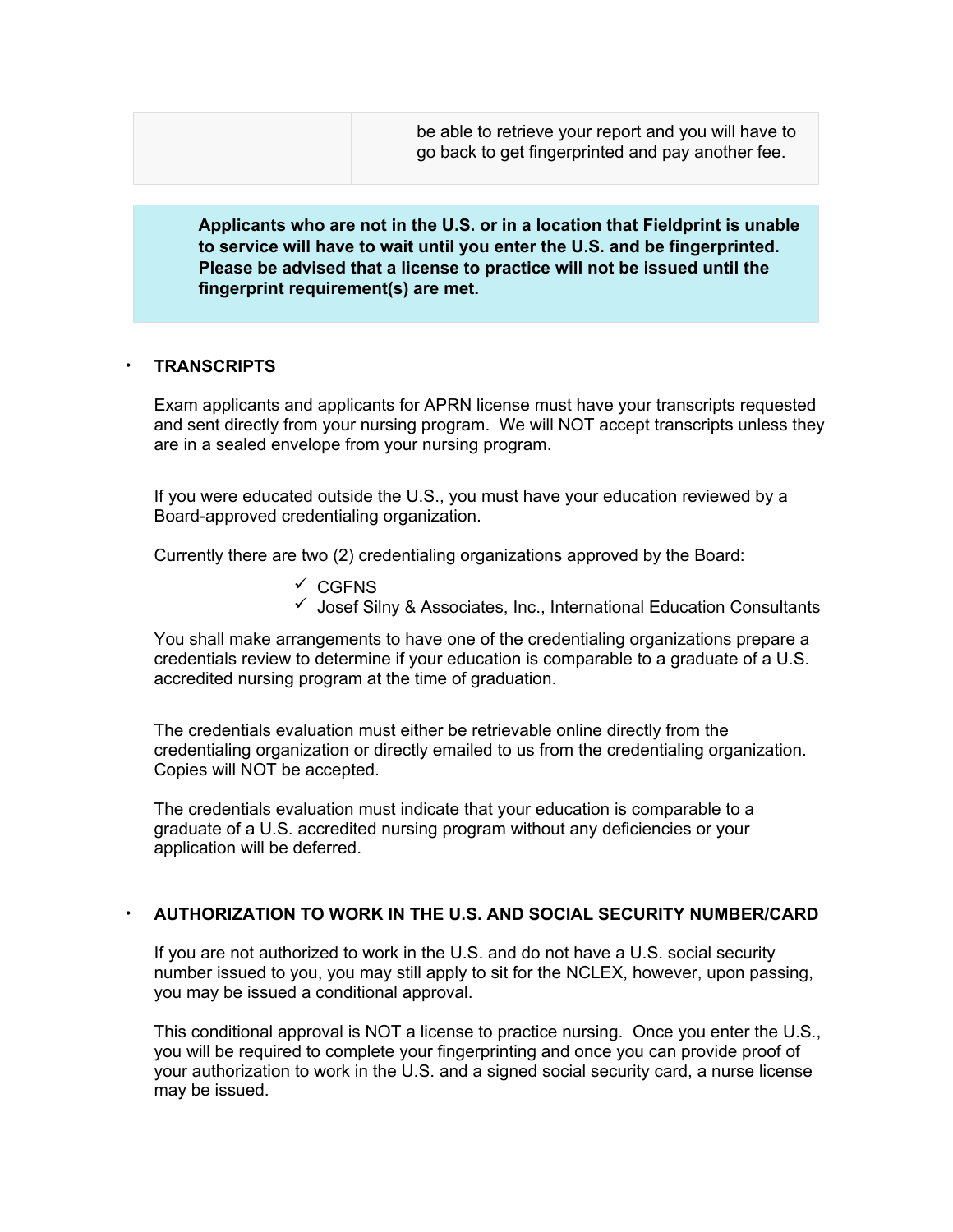When submitting your application, should you answer "No" to the question "Are you a U.S. citizen, a U.S. national, or an alien authorized to work in the United States?, you may submit a signed statement clarifying that you currently reside outside the U.S. and is currently not authorized to work in the U.S. nor do you have a U.S. social security card/number and understand that upon approval and passing the exam you may be issued a conditional approval until you provide official documentation that you are authorized to work in the U.S. and your social security card. This statement will assist in processing your application more efficiently as we will not assume that you responded to this question in error.

# • **FAILING THE NCLEX**

If you have failed the NCLEX PN or NCLEX RN three (3) times, regardless of which state or jurisdiction you were made eligible (*If you were previously approved to sit for the NCLEX in another state and failed the exam, those failed attempts will count towards the 3 times.*), you will be required to complete a board approved remedial course before being approved to sit for the NCLEX pursuant to the following administrative rules:

**§16-89-9 Examination policies.** (a) The passing standards for the NCLEX-RN and NCLEX-PN examinations accurately reflect the amount of nursing ability currently required to practice competently at the entry level. The passing standards for the NCLEX-RN and the NCLEX-PN shall be established by the National Council of State Boards of Nursing unless otherwise determined by the board.

(b) Candidates may take the examination, provided candidates register for each examination. Any candidate who fails the license examination three times, regardless of when or where the examination was taken, and regardless of which state or jurisdiction the candidate was made eligible, shall be required to complete a boardapproved remedial course and submit proof of passing the course before the candidate may be approved for reexamination. The candidate shall apply for reexamination within six months after completion of the remedial course. After taking the remedial course, the candidate may be approved to retake the examination up to three additional times before the candidate is required to take remediation again.

"Remedial course" means a course that is approved by the board and meets the requirements of subchapter 8 and shall include a minimum of sixty hours of didactic instruction and sixty hours of clinical instruction.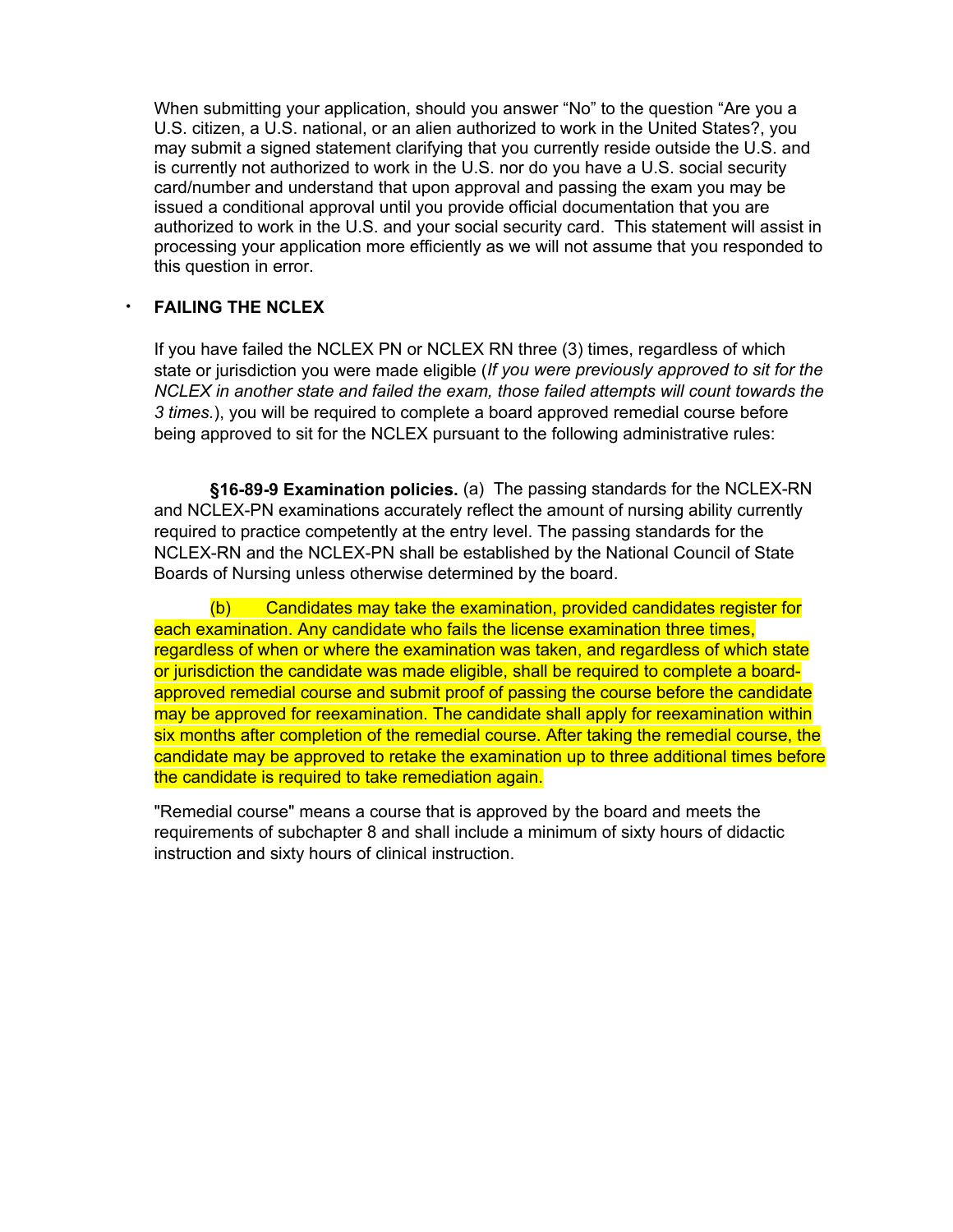# **Licensed Practical Nurse or Registered Nurse – Endorsement Applicants**

# • **CURRENT APPLICATIONS**

We will only accept the most current revised applications that are posted online. No "old" applications will be accepted. Submitting an outdated application will delay processing.

# • **CRIMINAL HISTORY RECORD CHECK**

All applicants for a Hawaii nurse license are required to be fingerprinted for a criminal history record check.

Any application received after July 1, 2017 or license issued on or after July 1, 2017 are required to be fingerprinted.

| <b>CRIMINAL HISTORY RECORD CHECK LICENSE REQUIREMENT</b> |                                                                                                                                                                                                                                                                                                                                                                                                                                                                                                                   |  |  |  |  |  |
|----------------------------------------------------------|-------------------------------------------------------------------------------------------------------------------------------------------------------------------------------------------------------------------------------------------------------------------------------------------------------------------------------------------------------------------------------------------------------------------------------------------------------------------------------------------------------------------|--|--|--|--|--|
| <b>REQUIREMENTS AND INSTRUCTIONS</b>                     |                                                                                                                                                                                                                                                                                                                                                                                                                                                                                                                   |  |  |  |  |  |
| <b>REQUIREMENTS:</b>                                     | Any licensed issued on or after July 1, 2017 or if<br>you are applying for restoration or reactivating<br>your Hawaii nurse license (LPN, RN, APRN or<br><b>Prescriptive authority)</b><br>You will be required to comply with the electronic<br>$\bullet$<br>fingerprinting requirements for the purpose of<br>obtaining federal (FBI national criminal history<br>check) and the State of Hawaii (Hawaii Criminal<br>Justice Data Center) criminal history record checks<br>in accordance with section 847-2.7. |  |  |  |  |  |
|                                                          | <b>ELECTRONIC FINGERPRINTING</b>                                                                                                                                                                                                                                                                                                                                                                                                                                                                                  |  |  |  |  |  |
| <b>INSTRUCTIONS:</b>                                     | Please visit Fieldprint Inc.,<br>$\bullet$<br>at: http://fieldprinthawaii.com to make an<br>appointment or to inquire about other available site<br>locations on the Continental United States, or call<br>$(877)$ 614-4361;                                                                                                                                                                                                                                                                                      |  |  |  |  |  |
|                                                          | Fieldprint code that you must enter<br>$\bullet$<br>is FPHIBrdNursing (not case sensitive);                                                                                                                                                                                                                                                                                                                                                                                                                       |  |  |  |  |  |
|                                                          | The applicant shall bear the cost of the fingerprint<br>processing and all fingerprinting fees shall be paid<br>directly to Fieldprint; and                                                                                                                                                                                                                                                                                                                                                                       |  |  |  |  |  |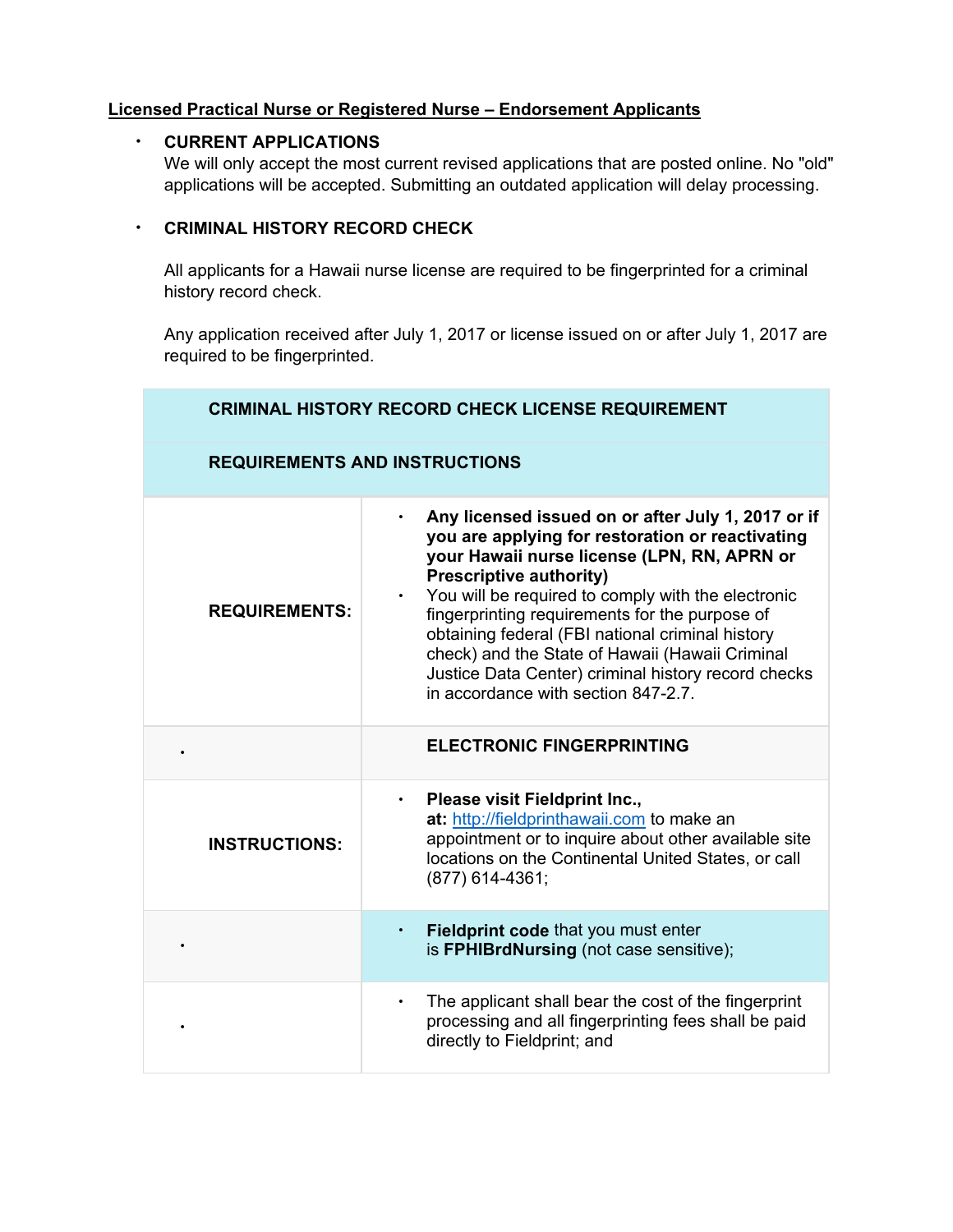|              | You must file your license application within thirty<br>(30) days of the fingerprinting to ensure that the<br>results can be obtained.                                                                                                                                                                                                                                                                                                                                                    |
|--------------|-------------------------------------------------------------------------------------------------------------------------------------------------------------------------------------------------------------------------------------------------------------------------------------------------------------------------------------------------------------------------------------------------------------------------------------------------------------------------------------------|
|              | If we are unable to obtain the results, you will be<br>$\bullet$<br>required to submit to the fingerprinting process<br>again.                                                                                                                                                                                                                                                                                                                                                            |
| <b>NOTE:</b> | If you were previously fingerprinted by another<br>$\bullet$<br>board of nursing or employer, you still have to<br>submit to the electronic fingerprinting for a Hawaii<br>nurse license. The Fieldprint code is specifically for<br>Hawaii nurse licensees and applicants.<br>If you do not use this code,<br>$\bullet$<br>FPHIBrdNursing (not case sensitive), we will not<br>be able to retrieve your report and you will have to<br>go back to get fingerprinted and pay another fee. |

**Applicants who are not in the U.S. or in a location that Fieldprint is unable to service will have to wait until you enter the U.S. and be fingerprinted. Please be advised that a license to practice will not be issued until the fingerprint requirement(s) are met.**

# • **NATIONAL PRACTITIONERS DATA BANK SELF-QUERY REPORT**

If you are applying for a Hawaii LPN or RN license and are licensed as an LPN or RN under the laws of another state, territory, or foreign country, you will be required to submit a self-query report from the National Practitioner Data Bank ("NPDB").

To obtain the report, go to the NPDB website at: www.npdb.hrsa.gov and click on Perform a Self-Query. If you are unable to go on-line, call NPDB at 1-800-767-6732 for assistance. After you receive this report, send the PDF original report to the Board of Nursing.

The NPDB self-query report is available for download. The Board of Nursing will accept either the ORIGINAL hard copy that is mailed to you from the NPDB or the ORIGINAL PDF emailed report. You will need to attach the PDF file in the email. Please forward the PDF report to nursing@dcca.hawaii.gov. Copies or "pictures" of the NPDB self-query report is not acceptable and we do not open secured files or links.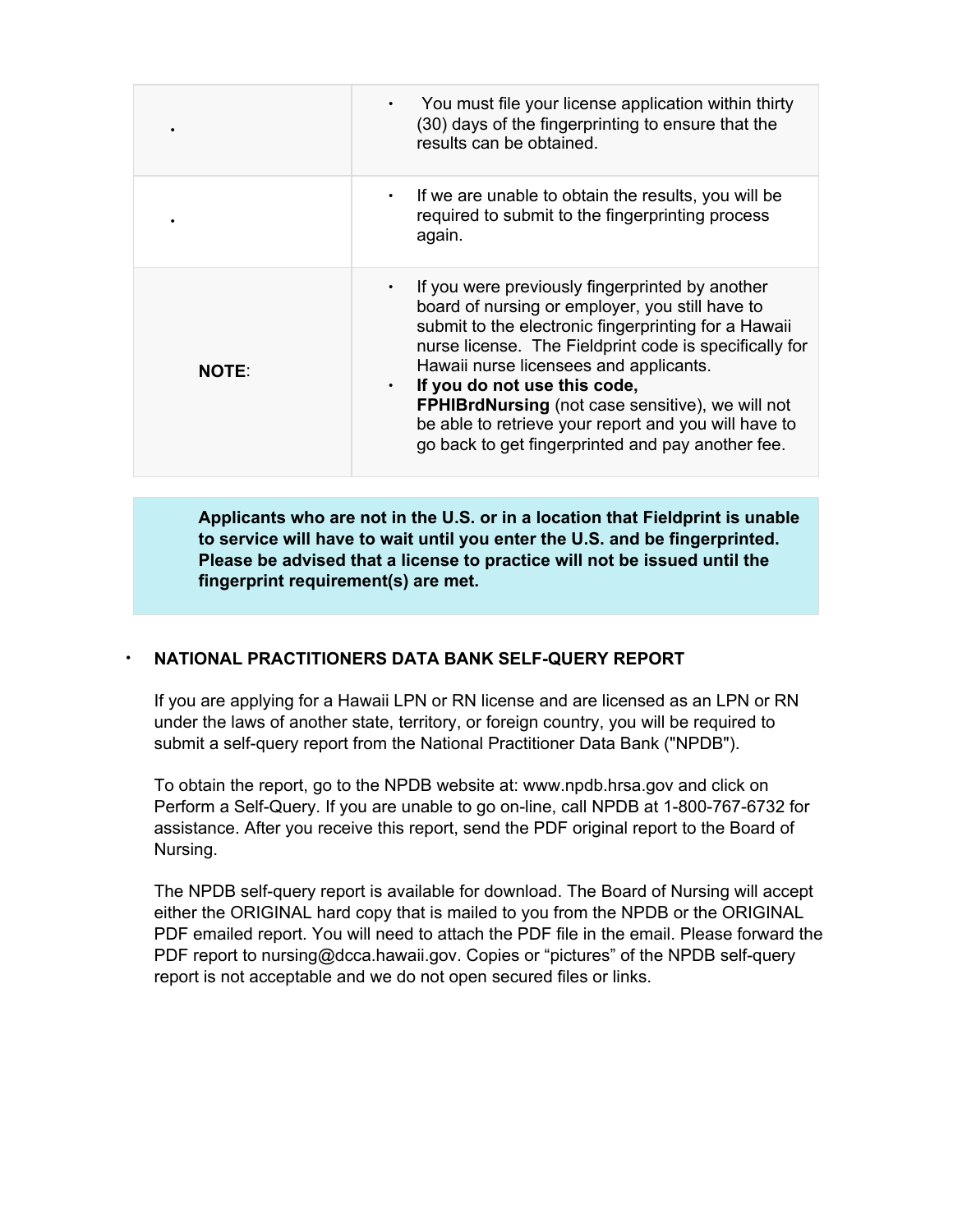# **Advanced Practice Registered Nurse ("APRN") Applicants**

# • **CURRENT APPLICATIONS**

We will only accept the most current revised applications that are posted online. No "old" applications will be accepted. Submitting an outdated application will delay processing.

#### • **CURRENT HAWAII RN LICENSE**

In order to obtain or maintain a Hawaii APRN license, you must have a current and valid Hawaii RN license.

If you are applying for both the Hawaii RN and APRN license, you may submit your applications at the same time and need not wait until a Hawaii RN license is issued to you.

# • **CRIMINAL HISTORY RECORD CHECK**

All applicants for a Hawaii nurse license are required to be fingerprinted for a criminal history record check.

Any application received after July 1, 2017 or license issued on or after July 1, 2017 are required to be fingerprinted.

| <b>CRIMINAL HISTORY RECORD CHECK LICENSE REQUIREMENT</b> |                                                                                                                                                                                                                                                                                                                                                                                                                                                                                                      |  |  |  |  |  |
|----------------------------------------------------------|------------------------------------------------------------------------------------------------------------------------------------------------------------------------------------------------------------------------------------------------------------------------------------------------------------------------------------------------------------------------------------------------------------------------------------------------------------------------------------------------------|--|--|--|--|--|
|                                                          | <b>REQUIREMENTS AND INSTRUCTIONS</b>                                                                                                                                                                                                                                                                                                                                                                                                                                                                 |  |  |  |  |  |
| <b>REQUIREMENTS:</b>                                     | Any licensed issued on or after July 1, 2017 or if<br>you are applying for restoration or reactivating<br>your Hawaii nurse license (LPN, RN, APRN or<br><b>Prescriptive authority)</b><br>You will be required to comply with the electronic<br>fingerprinting requirements for the purpose of<br>obtaining federal (FBI national criminal history<br>check) and the State of Hawaii (Hawaii Criminal<br>Justice Data Center) criminal history record checks<br>in accordance with section 847-2.7. |  |  |  |  |  |
|                                                          | <b>ELECTRONIC FINGERPRINTING</b>                                                                                                                                                                                                                                                                                                                                                                                                                                                                     |  |  |  |  |  |
| <b>INSTRUCTIONS:</b>                                     | Please visit Fieldprint Inc.,<br>at: http://fieldprinthawaii.com to make an<br>appointment or to inquire about other available site<br>locations on the Continental United States, or call<br>(877) 614-4361;                                                                                                                                                                                                                                                                                        |  |  |  |  |  |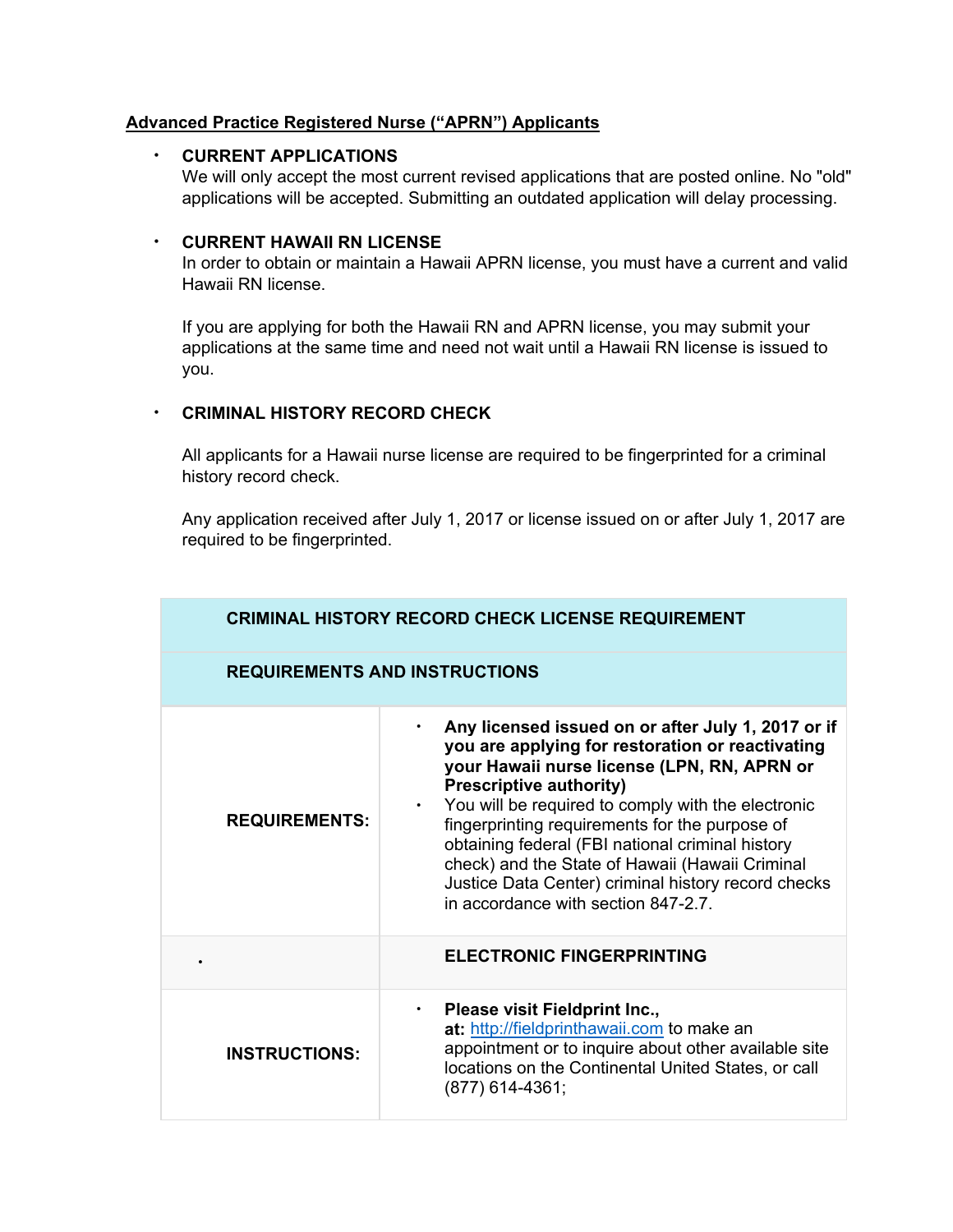|              | Fieldprint code that you must enter<br>is FPHIBrdNursing (not case sensitive);                                                                                                                                                                                                                                                                                                                                                                                                    |
|--------------|-----------------------------------------------------------------------------------------------------------------------------------------------------------------------------------------------------------------------------------------------------------------------------------------------------------------------------------------------------------------------------------------------------------------------------------------------------------------------------------|
|              | The applicant shall bear the cost of the fingerprint<br>$\bullet$<br>processing and all fingerprinting fees shall be paid<br>directly to Fieldprint; and                                                                                                                                                                                                                                                                                                                          |
|              | You must file your license application within thirty<br>$\bullet$<br>(30) days of the fingerprinting to ensure that the<br>results can be obtained.                                                                                                                                                                                                                                                                                                                               |
|              | If we are unable to obtain the results, you will be<br>$\bullet$<br>required to submit to the fingerprinting process<br>again.                                                                                                                                                                                                                                                                                                                                                    |
| <b>NOTE:</b> | If you were previously fingerprinted by another<br>٠<br>board of nursing or employer, you still have to<br>submit to the electronic fingerprinting for a Hawaii<br>nurse license. The Fieldprint code is specifically for<br>Hawaii nurse licensees and applicants.<br>If you do not use this code,<br>$\bullet$<br>FPHIBrdNursing (not case sensitive), we will not<br>be able to retrieve your report and you will have to<br>go back to get fingerprinted and pay another fee. |

**Applicants who are not in the U.S. or in a location that Fieldprint is unable to service will have to wait until you enter the U.S. and be fingerprinted. Please be advised that a license to practice will not be issued until the fingerprint requirement(s) are met.**

If you were previously fingerprinted in order to receive a Hawaii RN or LPN license after July 1, 2017, you need not be fingerprinted again when applying for the APRN license.

# • **NATIONAL PRACTITIONERS DATA BANK SELF-QUERY REPORT**

If you are applying for a Hawaii LPN, RN license or APRN and are currently licensed or was licensed as an LPN, RN or APRN under the laws of another state, territory, or foreign country, you will be required to submit a self-query report from the National Practitioner Data Bank ("NPDB").

To obtain the report, go to the NPDB website at: www.npdb.hrsa.gov and click on Perform a Self-Query. If you are unable to go on-line, call NPDB at 1-800-767-6732 for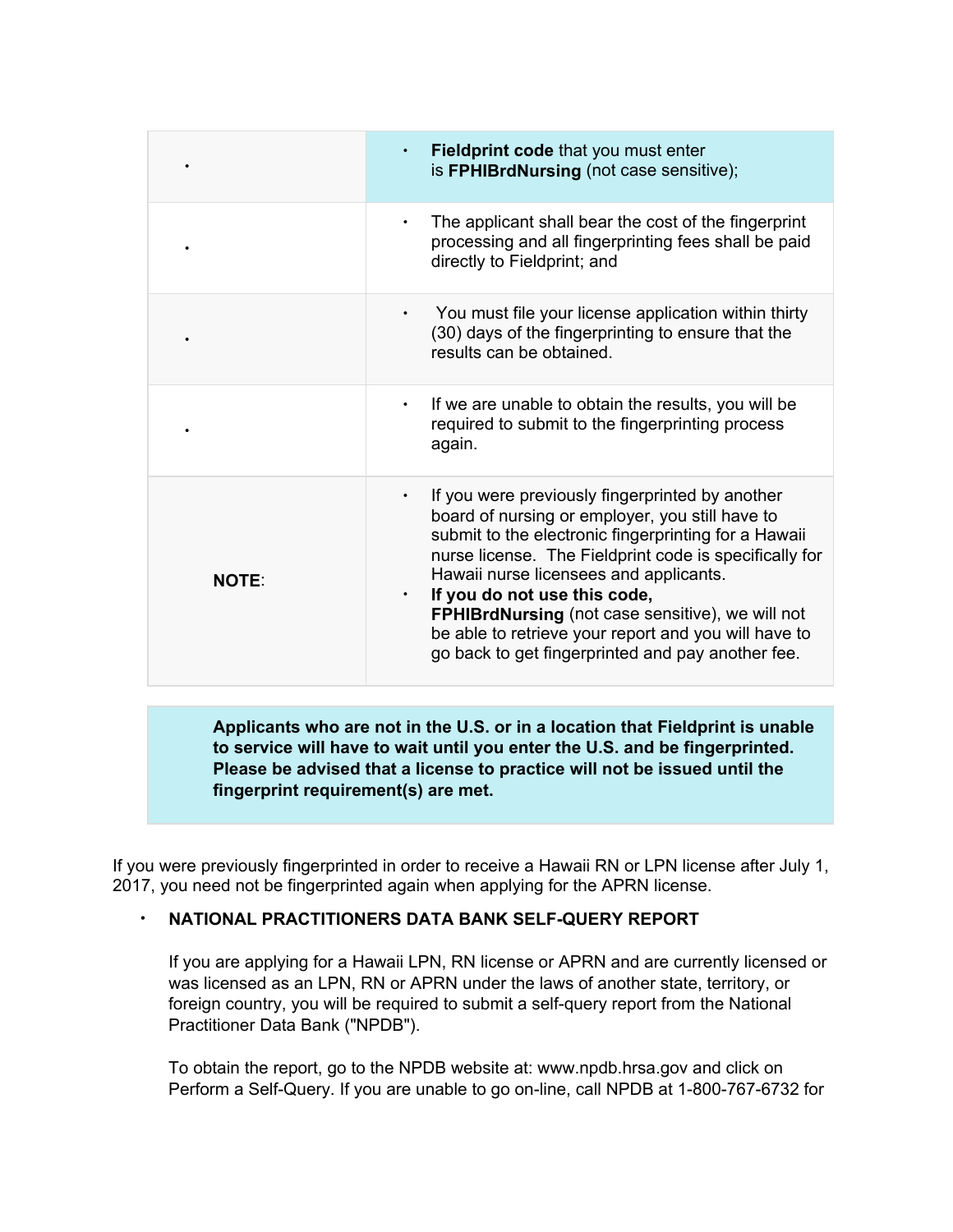assistance. After you receive this report, send the PDF original report to the Board of Nursing.

The NPDB self-query report is available for download. The Board of Nursing will accept either the ORIGINAL hard copy that is mailed to you from the NPDB or the ORIGINAL PDF emailed report. You will need to attach the PDF file in the email. Please forward the downloaded PDF report to nursing@dcca.hawaii.gov. Copies or "pictures" of the NPDB self-query report is not acceptable and we do not open secured files or links.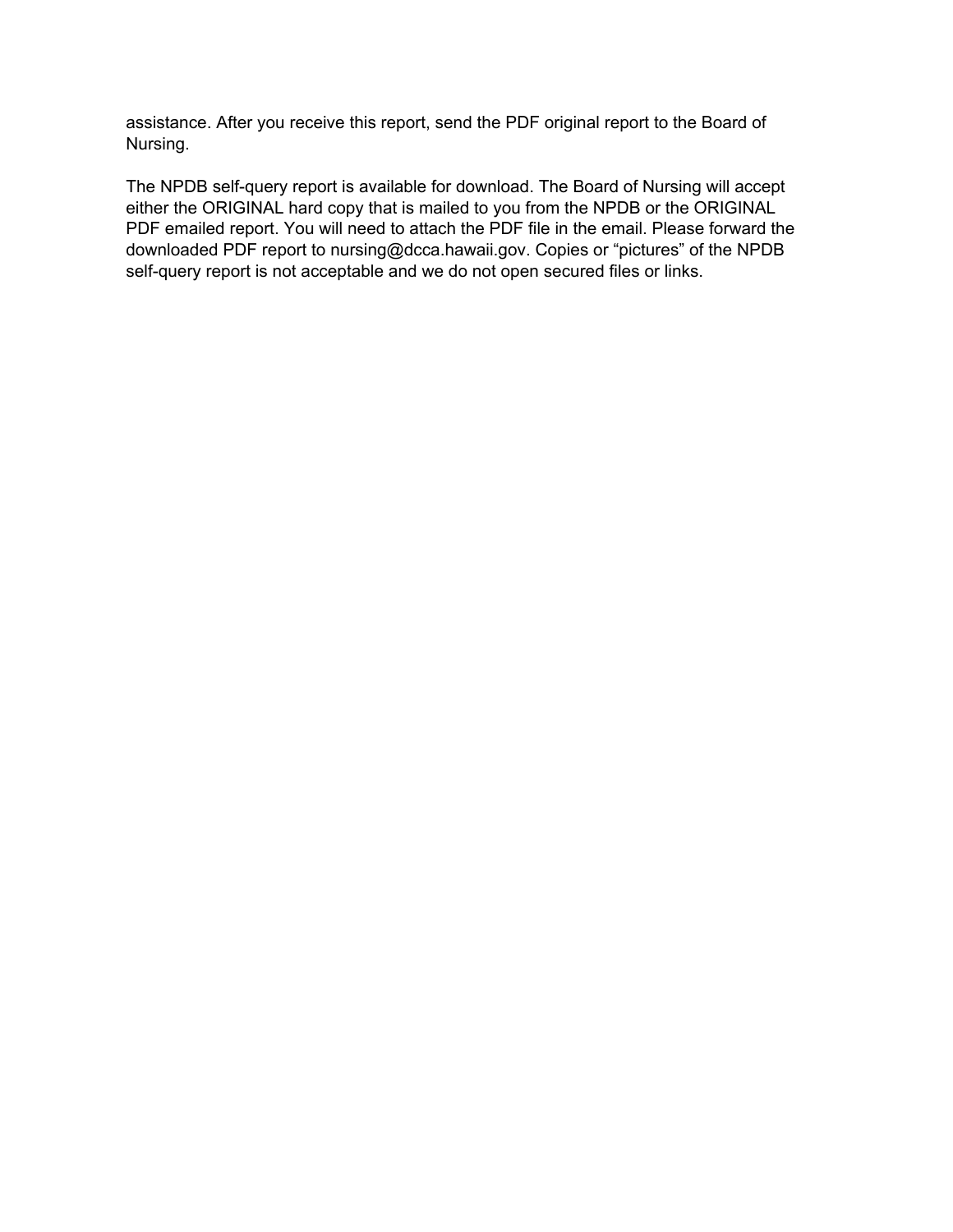# **Prescriptive Authority for Advanced Practice Registered Nurse ("APRN") Licensees**

If you are currently licensed as a Hawaii APRN and wish to apply for prescriptive authority as a "privilege" under your APRN license, you must complete the application for "Advanced Practice Registered Nurse Prescriptive Authority".

If you are applying for initial license as a Hawaii APRN with prescriptive authority, you may use the APRN license application and you do not need to complete this application. This is application is only for currently licensed Hawaii APRNs.

# • **CURRENT APPLICATIONS**

We will only accept the most current revised applications that are posted online. No "old" applications will be accepted. Submitting an outdated application will delay processing. There are no fees for this application.

#### • **CURRENT HAWAII RN AND APRN LICENSE**

In order to apply for prescriptive authority, you must have a current and valid Hawaii RN and APRN license.

# • **CRIMINAL HISTORY RECORD CHECK**

All applicants for a Hawaii nurse license and for prescriptive authority are required to be fingerprinted for a criminal history record check.

Any application received after July 1, 2017 or license issued on or after July 1, 2017 are required to be fingerprinted.

|                      | <b>CRIMINAL HISTORY RECORD CHECK LICENSE REQUIREMENT</b>                                                                                                                                                                                                                                                                                                                                                                                                                                               |  |  |  |  |  |  |
|----------------------|--------------------------------------------------------------------------------------------------------------------------------------------------------------------------------------------------------------------------------------------------------------------------------------------------------------------------------------------------------------------------------------------------------------------------------------------------------------------------------------------------------|--|--|--|--|--|--|
|                      | <b>REQUIREMENTS AND INSTRUCTIONS</b>                                                                                                                                                                                                                                                                                                                                                                                                                                                                   |  |  |  |  |  |  |
| <b>REQUIREMENTS:</b> | Any licensed issued on or after July 1, 2017 or if<br>you are applying for restoration or reactivating<br>your Hawaii nurse license (LPN, RN, APRN or<br><b>Prescriptive authority)</b><br>• You will be required to comply with the electronic<br>fingerprinting requirements for the purpose of<br>obtaining federal (FBI national criminal history<br>check) and the State of Hawaii (Hawaii Criminal<br>Justice Data Center) criminal history record checks<br>in accordance with section 847-2.7. |  |  |  |  |  |  |
|                      | <b>ELECTRONIC FINGERPRINTING</b>                                                                                                                                                                                                                                                                                                                                                                                                                                                                       |  |  |  |  |  |  |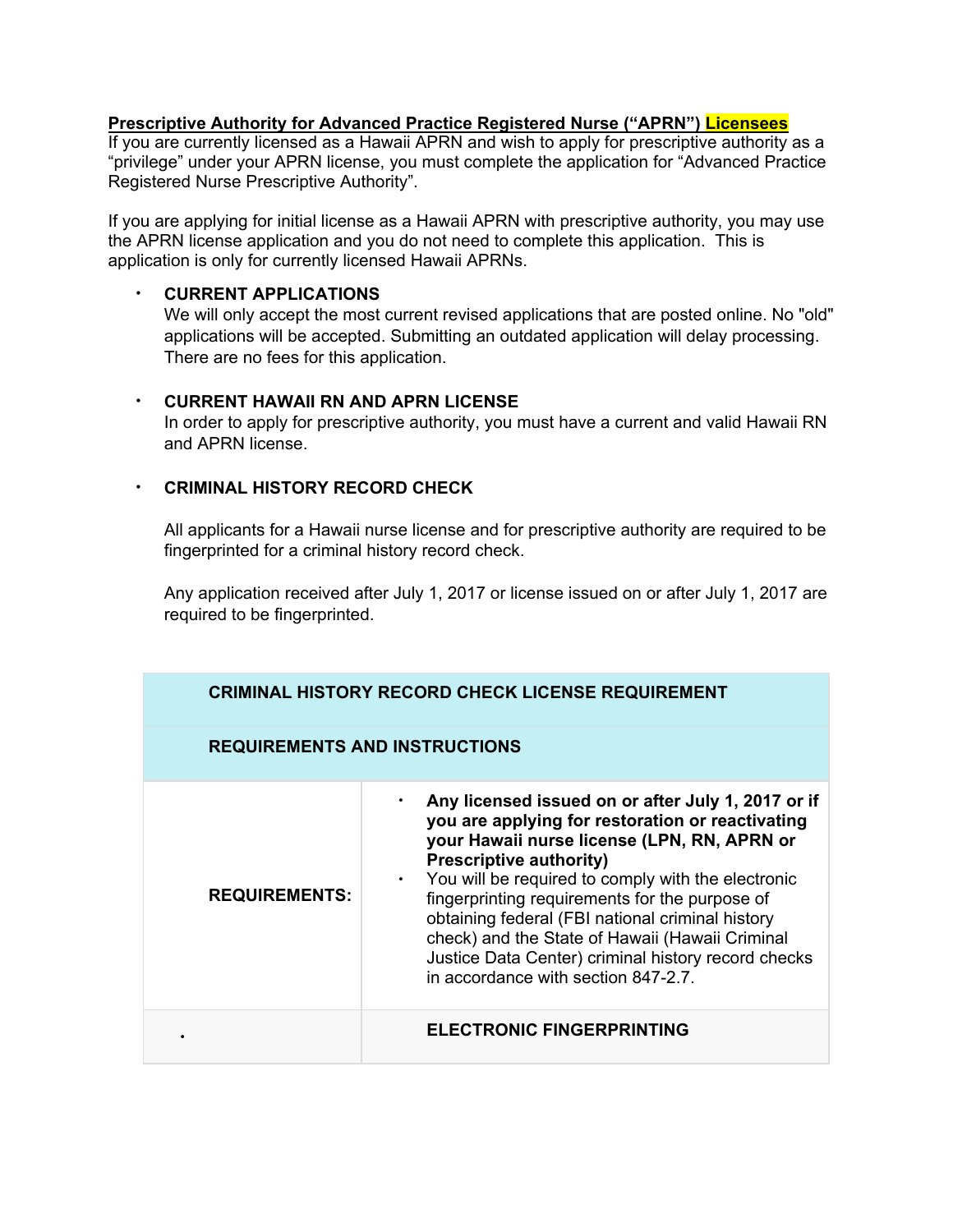| <b>INSTRUCTIONS:</b> | Please visit Fieldprint Inc.,<br>$\bullet$<br>at: http://fieldprinthawaii.com to make an<br>appointment or to inquire about other available site<br>locations on the Continental United States, or call<br>(877) 614-4361;                                                                                                                                                                                                                                                                |  |  |  |  |
|----------------------|-------------------------------------------------------------------------------------------------------------------------------------------------------------------------------------------------------------------------------------------------------------------------------------------------------------------------------------------------------------------------------------------------------------------------------------------------------------------------------------------|--|--|--|--|
|                      | Fieldprint code that you must enter<br>$\bullet$<br>is FPHIBrdNursing (not case sensitive);                                                                                                                                                                                                                                                                                                                                                                                               |  |  |  |  |
|                      | The applicant shall bear the cost of the fingerprint<br>$\bullet$<br>processing and all fingerprinting fees shall be paid<br>directly to Fieldprint; and                                                                                                                                                                                                                                                                                                                                  |  |  |  |  |
|                      | You must file your license application within thirty<br>(30) days of the fingerprinting to ensure that the<br>results can be obtained.                                                                                                                                                                                                                                                                                                                                                    |  |  |  |  |
|                      | If we are unable to obtain the results, you will be<br>$\bullet$<br>required to submit to the fingerprinting process<br>again.                                                                                                                                                                                                                                                                                                                                                            |  |  |  |  |
| <b>NOTE:</b>         | If you were previously fingerprinted by another<br>$\bullet$<br>board of nursing or employer, you still have to<br>submit to the electronic fingerprinting for a Hawaii<br>nurse license. The Fieldprint code is specifically for<br>Hawaii nurse licensees and applicants.<br>If you do not use this code,<br>$\bullet$<br>FPHIBrdNursing (not case sensitive), we will not<br>be able to retrieve your report and you will have to<br>go back to get fingerprinted and pay another fee. |  |  |  |  |

**Applicants who are not in the U.S. or in a location that Fieldprint is unable to service will have to wait until you enter the U.S. and be fingerprinted. Please be advised that a license to practice will not be issued until the fingerprint requirement(s) are met.**

If you were previously fingerprinted in order to receive a Hawaii LPN, RN or APRN license after July 1, 2017, you need not be fingerprinted again when applying for the APRN license.

# • **RENEWAL REQUIREMENTS FOR PRESCRIPTIVE AUTHORITY**

Please be advised that the prescriptive authority you are applying for is a "privilege" attached to your APRN license and must be renewed.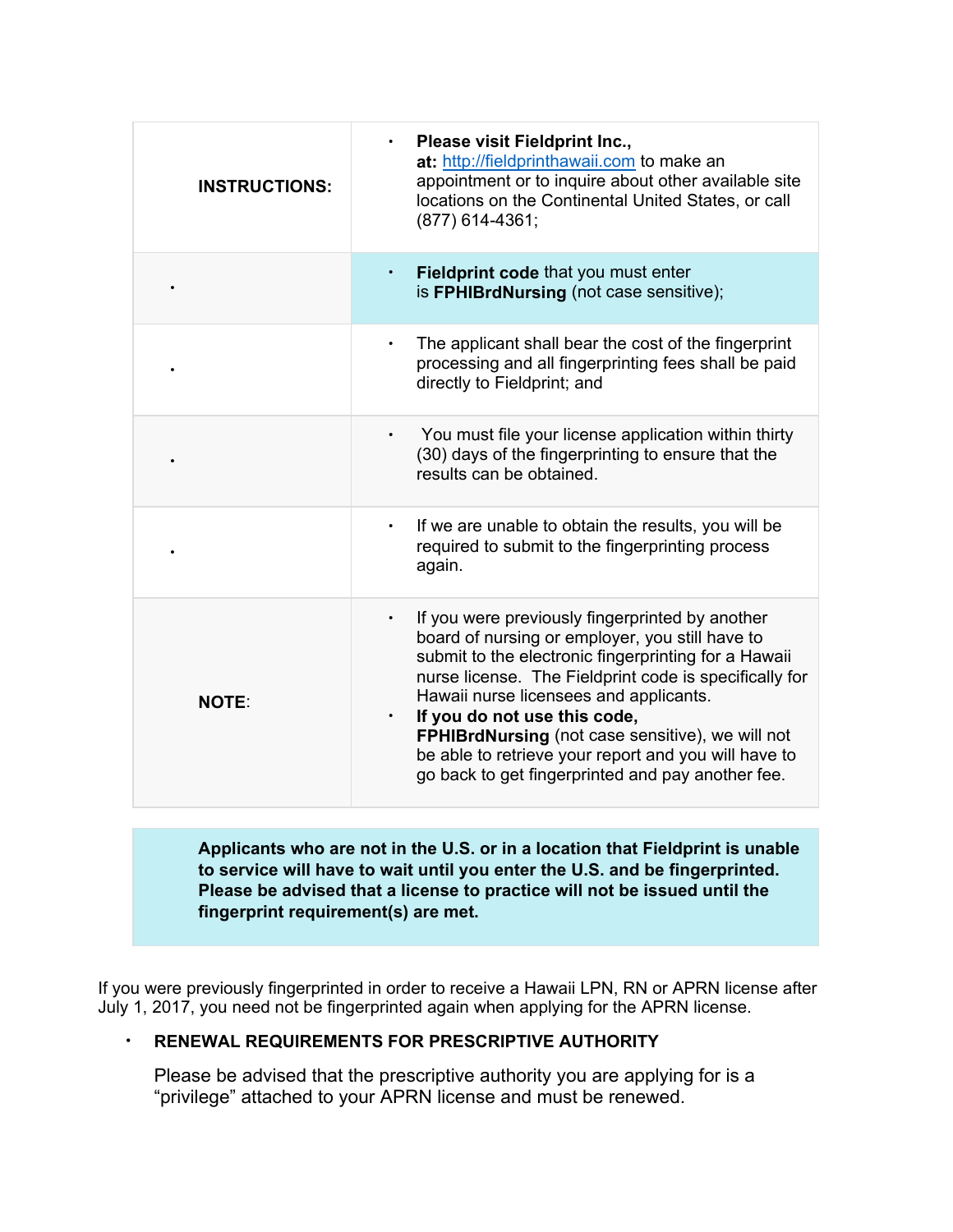At the time of renewal, you will be asked if you wish to "renew" your prescriptive authority. If you answer "yes", your prescriptive authority will be renewed along with your APRN license. If you fail to indicate "yes" or leave blank, your prescriptive authority will NOT be renewed.

You will have until December 31 of the odd-numbered year to restore your prescriptive authority. If you do not restore your prescriptive authority by the end of December of the odd-numbered year, you will have to reapply as a new applicant for prescriptive authority and meet all current requirements.

Any APRN who fails to renew his or her prescriptive authority and continues to practice as an APRN with prescriptive authority shall be considered an illegal practitioner and shall be subject to penalties provided for by law.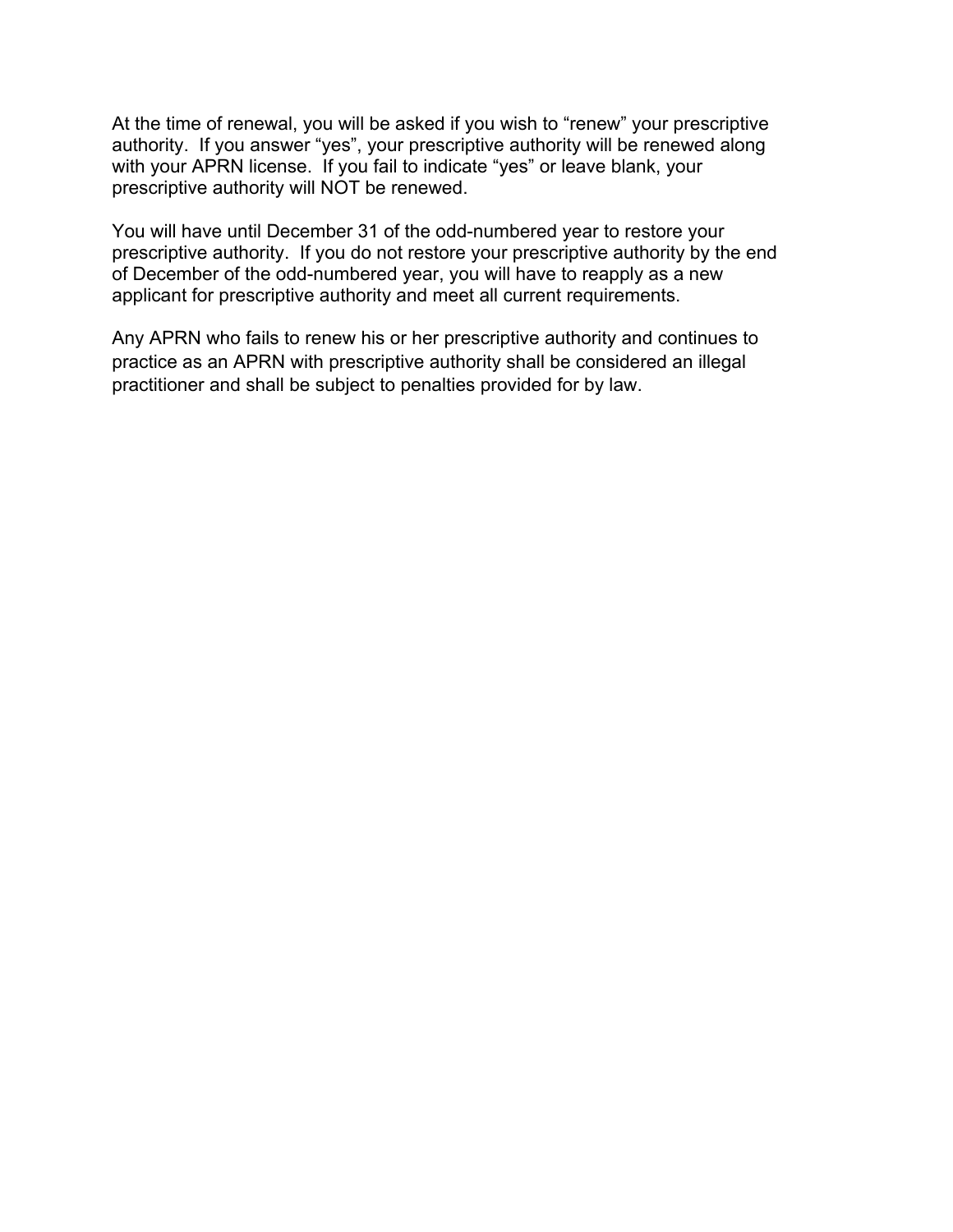#### **LICENSE REQUIREMENTS AND INFORMATION FOR FILING - NURSE'S LICENSE BY EXAM**

#### Access this form via website at: **cca.hawaii.gov/pvl**

If you have applied, taken and passed the NCLEX in another state, STOP - DO NOT COMPLETE THIS APPLICATION, you must be licensed in the state that approved you to sit for the NCLEX and then apply to Hawaii for nursing license (without exam).

**APPLICATION FOR LICENSE**

- 1. Complete on-line fillable form or print *legibly* in dark ink. Previous versions of the application will not be accepted, we will only accept the most "current" version of the application.
- 2. Answer **all questions.**
- 3. Application **must** include applicant's original signature. Incomplete applications will delay processing and/or will not be accepted.
- 4. Incomplete applications will delay processing and/or will not be accepted.

Applications for RN and PN license are considered **separate** applications with separate education requirements. You must submit official documents and fees for each application. If you have been granted one type of nurse license and are now applying for the other type of nurse license, you must attach copies of your official documents, or if applicable, have transcripts sent directly to the Board. Please note that completion of an RN nursing program does not automatically qualify you to sit for the PN exam.

#### **EDUCATION All required documents and completed application with fee must be submitted and received prior to determining eligibility for the exam. Please allow 3-4 weeks processing time. Applicants are subject to current requirements in effect at time of filing.**

| U.S. GRADUATES                                            | If you have just graduated or will be graduating soon, have your nursing<br>school send the following directly to the Board:<br>1) An official final transcript verifying degree conferred or<br>2) An official letter from your school certifying the successful completion<br>of your nursing program which must be received in the Board's office<br>first in order to be deemed eligible to sit for the exam.<br>(An official final transcript verifying degree conferred must follow<br>and be received prior to licensure.) |
|-----------------------------------------------------------|-----------------------------------------------------------------------------------------------------------------------------------------------------------------------------------------------------------------------------------------------------------------------------------------------------------------------------------------------------------------------------------------------------------------------------------------------------------------------------------------------------------------------------------|
| <b>FOREIGN SCHOOL</b><br>APPLYING FOR<br>NCLEX PN/RN EXAM | Each foreign school graduate must have successfully completed a nursing<br>program which is equivalent to U.S. nursing education standards. This is<br>accomplished by having your nursing school transcripts evaluated by the<br>Commission on Graduates of Foreign Nursing Schools (CGFNS). You are to<br>arrange with the CGFNS to have one of the following reports prepared for<br>you:<br>a) Credentials Evaluation Service (CES): CES Professional Report.                                                                 |
|                                                           | No English competency or CGFNS examination required;                                                                                                                                                                                                                                                                                                                                                                                                                                                                              |
|                                                           | ΟR                                                                                                                                                                                                                                                                                                                                                                                                                                                                                                                                |

b) Certification program (CEP): It includes an English competency exam, the CGFNS exam and an education credentials evaluation.

Please contact the CGFNS for application information at:

 Commission on Graduates of Foreign Nursing Schools 3600 Market Street, Ste. 400 Philadelphia, PA 19104-2651 Applicant inquiries: Phone: (215) 349-8767 Website: http://www.cgfns.org

(CONTINUED ON PAGE 2)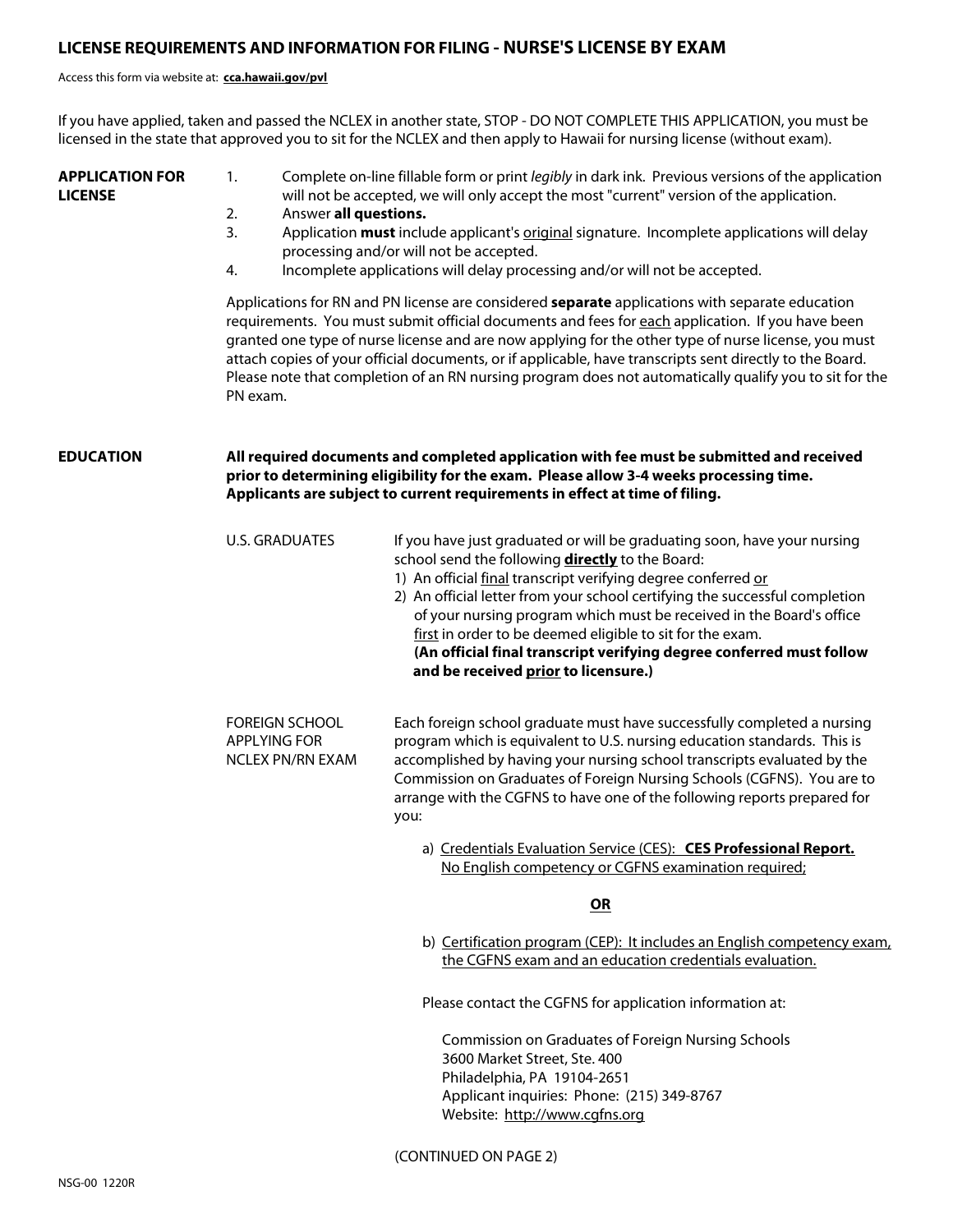| <b>EDUCATION</b><br>(Cont'd)                                    | <b>FOREIGN SCHOOL</b><br><b>APPLYING FOR</b><br><b>NCLEX PN/RN</b><br>EXAM (Cont'd)                                                                                                                                       | Once you have completed the evaluation process, your report will be<br>accessed online provided it was done within one (1) year of filing your<br>application with the Board. You are required to provide your CGFNS ID to<br>the Board in order for the Board to be able to access your report.<br>If you have completed the evaluation over one (1) year prior to filing your<br>application with the Board, you must submit a copy of your report.<br>It is the applicant's responsibility to provide all necessary school documents<br>to the evaluator so an accurate assessment can be made. The applicant<br>must arrange to have a certification or CES Professional Report. It is the<br>applicant's responsibility to settle any discrepancy in the report with the<br>evaluator. The applicant must work with his or her school to ensure that<br>all appropriate documents and information are received by the<br>evaluator on a timely basis. The applicant must arrange to have an<br>evaluation done weeks/months in advance to ensure that all problems<br>are resolved prior to application submission. Acceptance of report<br>subject to Board approval.<br>NOTE: The Hawaii Board of Nursing no longer accepts evaluations<br>prepared by Educational Credential Evaluators (ECE).                                                                                                         |  |  |  |
|-----------------------------------------------------------------|---------------------------------------------------------------------------------------------------------------------------------------------------------------------------------------------------------------------------|----------------------------------------------------------------------------------------------------------------------------------------------------------------------------------------------------------------------------------------------------------------------------------------------------------------------------------------------------------------------------------------------------------------------------------------------------------------------------------------------------------------------------------------------------------------------------------------------------------------------------------------------------------------------------------------------------------------------------------------------------------------------------------------------------------------------------------------------------------------------------------------------------------------------------------------------------------------------------------------------------------------------------------------------------------------------------------------------------------------------------------------------------------------------------------------------------------------------------------------------------------------------------------------------------------------------------------------------------------------------------------------------------------------|--|--|--|
|                                                                 | ARMED FORCES<br>PROGRAM<br><b>GRADUATES</b>                                                                                                                                                                               | 1) Submit a certified letter from the Board of Nursing in the state in which<br>the nursing program is located. The letter must verify that the state board<br>recognizes the program as being comparable to a nursing program from<br>an accredited school of nursing. Generally, Armed Forces programs do<br>not meet the educational requirements for the RN program.<br>2) Submit official transcripts and a copy of course descriptions. The latter<br>will be used to determine whether courses taken are comparable to<br>those required by the Hawaii Board of Nursing.                                                                                                                                                                                                                                                                                                                                                                                                                                                                                                                                                                                                                                                                                                                                                                                                                                |  |  |  |
| <b>PICTURE</b><br><b>IDENTIFICATION</b><br><b>DATE OF BIRTH</b> | Please submit a legible copy of an unexpired, government issued identification card/document that<br>includes your picture, i.e. driver's license, passport, Military identification card, etc. <b>AND</b> indicates your |                                                                                                                                                                                                                                                                                                                                                                                                                                                                                                                                                                                                                                                                                                                                                                                                                                                                                                                                                                                                                                                                                                                                                                                                                                                                                                                                                                                                                |  |  |  |
|                                                                 | you may not be allowed to sit for the NCLEX.                                                                                                                                                                              | This picture identification card/document should be the same identification to be used when gaining<br>entry to the exam on your test date. Any discrepancies on the name, date of birth, etc. that you<br>indicated on the application and what is indicated on your picture identification card/document and                                                                                                                                                                                                                                                                                                                                                                                                                                                                                                                                                                                                                                                                                                                                                                                                                                                                                                                                                                                                                                                                                                 |  |  |  |
| <b>SOCIAL SECURITY</b><br><b>NUMBER</b>                         | will not be processed further.<br><b>FEDERAL LAWS:</b><br>practitioner.<br><b>HAWAII REVISED STATUTES ("HRS"):</b>                                                                                                        | Your Social Security Number is used to verify your identity for licensing purposes and for compliance<br>with the below laws. For a license to be issued you must provide your Social Security Number and<br>a legible photo copy of your social security card or your application will be deemed deficient and<br>The following laws require that you furnish your Social Security Number to our agency:<br>42 U.S.C.A. §666(a)(13) requires the Social Security Number of any applicant for a professional license<br>or occupational license be recorded on the application for license; and<br>If you are a licensed health care practitioner, 45 C.F.R., Part 61, Subpart B, §61.7 requires the Social<br>Security Number as part of the mandatory reporting we must do to the Healthcare Integrity and<br>Protection Data Bank (HIPDB), of any final adverse licensing action against a licensed health care<br>§576D-13(j), HRS requires the Social Security Number of any applicant for a professional license or<br>occupational license be recorded on the application for license; and<br>§436B-10(4), HRS which states that an applicant for license shall provide the applicant's Social<br>Security Number if the licensing authority is authorized by federal law to require the disclosure (and<br>by the federal cites shown above, we are authorized to require the Social Security Number). |  |  |  |

(CONTINUED ON PAGE 3)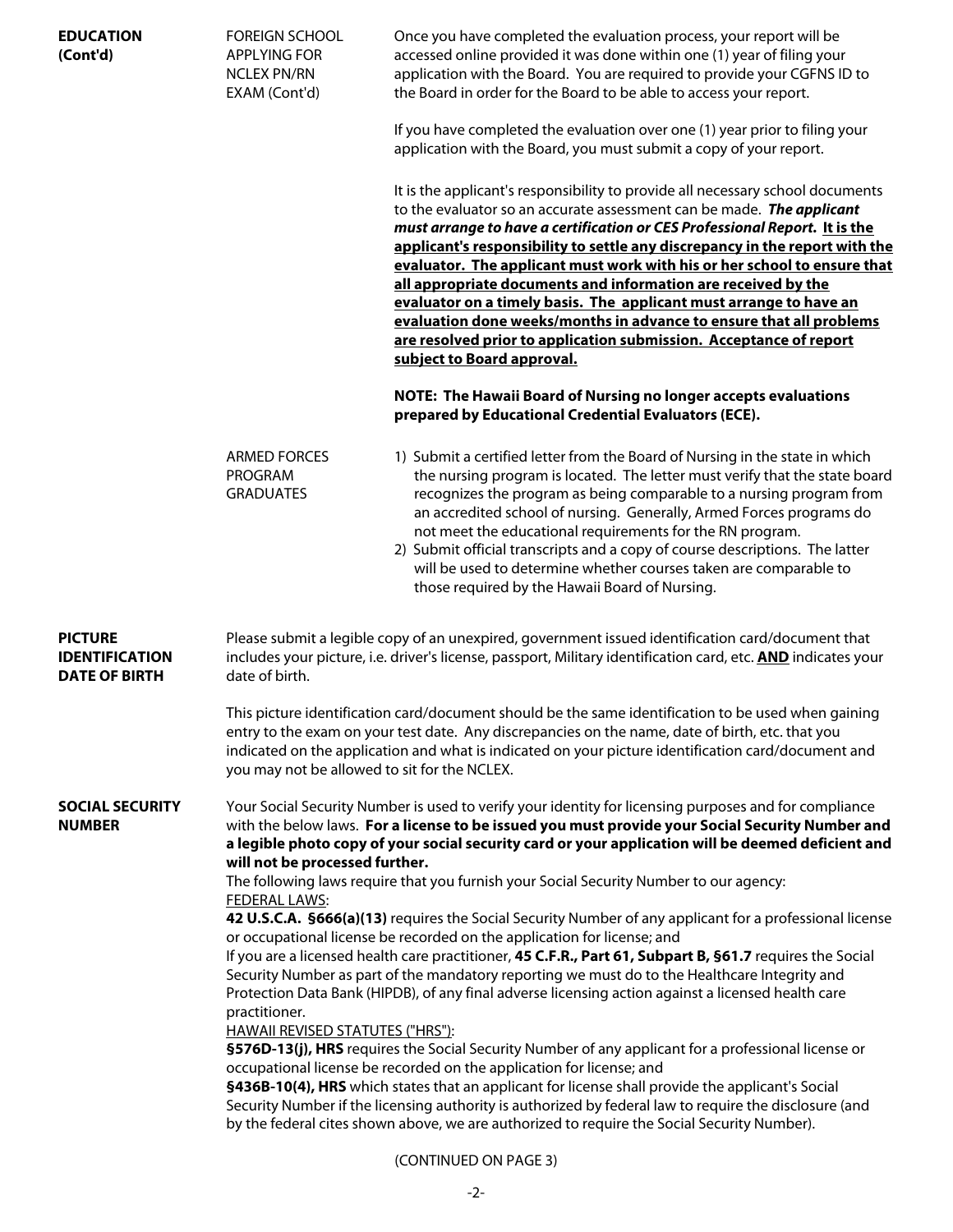**CRIMINAL HISTORY RECORD CHECK FEDERAL BUREAU OF INVESTIGATION ("FBI") REPORT**

All applicants are required to submit to a FBI fingerprint check through the Hawaii Criminal Justice Data Center (HCJDC). To obtain a FBI national Criminal History Record check and the State of Hawaii Criminal History Record check, applicants shall be fingerprinted electronically at **Fieldprint Inc.** locations nationwide or any other fingerprinting agency approved to send electronic fingerprints to the Hawaii Criminal Justice Data Center ("HCJDC").

**Please visit Fieldprint Inc. at: http://fieldprinthawaii.com** to make an appointment, inquire about other available site locations on the Continental United States, or call (877) 614-4361. Fees for the FBI and the State of Hawaii Criminal History Record checks shall be paid directly to Fieldprint and will be electronically sent to the HCJDC.

**NOTE:** A license application must be filed within 30 days of the fingerprinting to ensure that the results are obtainable from the HCJDC. If the results are not obtainable, you will be required to obtain new fingerprints.

**Applicant Notification and Record Challenge:** Your fingerprints will be used to check the criminal history records of the FBI. Your fingerprints will also be retained by the HCJDC and the FBI for all purposes and uses authorized for fingerprint submissions, which may include participation in the state and national rap back programs. You have the opportunity to complete or challenge the accuracy of the information contained in the FBI identification record. The procedure for obtaining a change, correction, or updating an FBI identification record are set forth in Title 28, CFR, 16.34.

**DOCUMENTATION REQUIREMENTS FOR "YES" ANSWERS TO QUESTIONS (3), (4) OR (5)**

The following documentation/materials must be submitted with the license application or submitted directly from the official source. Applications will not be processed without this documentation/ materials.

- 1. If you answered "YES" to question #3, "Have you ever been convicted of a crime in any jurisdiction that has not been annulled or expunged?", you must submit the following:
	- a) A detailed statement signed by you explaining the underlying circumstances that led to the conviction(s);
	- b) Certified copies of court documents related to the conviction that include but is not limited to the indictment(s), judgments, disposition of the court, terms of sentence and sanctions. Also, if applicable, proof of compliance with any sanctions imposed by the court(s) i.e. proof of payment of fines, completion of course, etc; and
	- c) If you are currently on parole or probation, a certified copy of the terms of the parole or probation and a statement from your parole or probation officer as to your compliance with the court orders.
- 2. If you answered "YES" to question #4, "Has any license ever been revoked, suspended, or otherwise subject to disciplinary action by the Hawaii State Board or another state board?", you must submit the following:
	- a) A detailed statement signed by you explaining the underlying circumstances that led to the disciplinary action(s); and
	- b) Certified copies of any documents from the agency (other Board of Nursing) including final orders, petitions, complaints, findings of fact and conclusions of law, consent orders, and any other relevant documents.
- 3. If you answered "YES" to question #5, "Are you presently being investigated or is any disciplinary action pending against you?", you must submit the following:
	- a) A detailed statement signed by you explaining the underlying circumstances that led to the disciplinary action(s); and
	- b) Certified copies of any documents from the agency (other Board of Nursing) including petitions, complaints, findings of fact and conclusions of law, consent orders, and any other relevant documents.

#### (CONTINUED ON PAGE 4)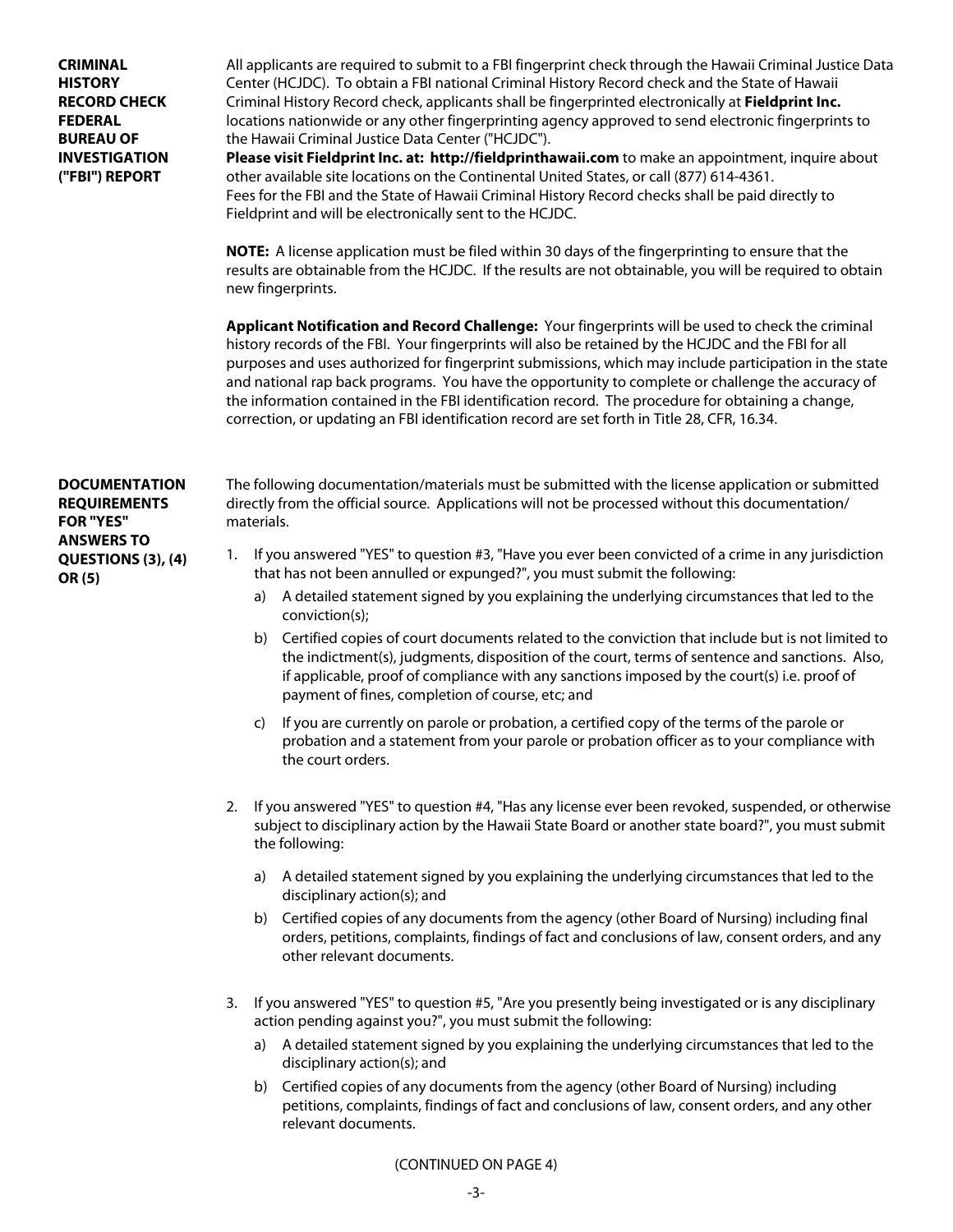| <b>DOCUMENTATION</b><br><b>REQUIREMENTS</b><br><b>FOR "YES"</b><br><b>ANSWERS TO</b><br>QUESTIONS (3), (4)<br>OR (5)<br>(Cont'd) | If you previously filed an application for nurse license and provided the previous information and was<br>approved by the Board and have not had any subsequent convictions, disciplinary actions or are<br>currently being investigated, then you may submit a signed statement indicating that the information<br>was previously disclosed and documents submitted and that there has not been any subsequent<br>convictions, disciplinary actions or pending investigations.<br>Also, for any pending disciplinary actions or investigations, you are required to report the outcome<br>with documentation of the investigation within thirty (30) days of the disposition.                                                                                                                                                                                                                                                                                                                                                                                                                                                                                  |                                                                                                                                                                                                                                                                                                                                                                                                                                  |  |  |  |
|----------------------------------------------------------------------------------------------------------------------------------|-----------------------------------------------------------------------------------------------------------------------------------------------------------------------------------------------------------------------------------------------------------------------------------------------------------------------------------------------------------------------------------------------------------------------------------------------------------------------------------------------------------------------------------------------------------------------------------------------------------------------------------------------------------------------------------------------------------------------------------------------------------------------------------------------------------------------------------------------------------------------------------------------------------------------------------------------------------------------------------------------------------------------------------------------------------------------------------------------------------------------------------------------------------------|----------------------------------------------------------------------------------------------------------------------------------------------------------------------------------------------------------------------------------------------------------------------------------------------------------------------------------------------------------------------------------------------------------------------------------|--|--|--|
| <b>FEES</b>                                                                                                                      | be from a U.S. financial institution.)                                                                                                                                                                                                                                                                                                                                                                                                                                                                                                                                                                                                                                                                                                                                                                                                                                                                                                                                                                                                                                                                                                                          | ATTACH: Check made payable to Commerce & Consumer Affairs. (check must be in U.S. dollars and                                                                                                                                                                                                                                                                                                                                    |  |  |  |
|                                                                                                                                  |                                                                                                                                                                                                                                                                                                                                                                                                                                                                                                                                                                                                                                                                                                                                                                                                                                                                                                                                                                                                                                                                                                                                                                 | INITIAL fee for REGISTERED NURSES<br>Application - \$40*<br>INITIAL fee for PRACTICAL NURSES<br>Application - \$40*                                                                                                                                                                                                                                                                                                              |  |  |  |
|                                                                                                                                  | After passing the exam, additional license fees will be due.                                                                                                                                                                                                                                                                                                                                                                                                                                                                                                                                                                                                                                                                                                                                                                                                                                                                                                                                                                                                                                                                                                    |                                                                                                                                                                                                                                                                                                                                                                                                                                  |  |  |  |
|                                                                                                                                  | *The application fee is not refundable.                                                                                                                                                                                                                                                                                                                                                                                                                                                                                                                                                                                                                                                                                                                                                                                                                                                                                                                                                                                                                                                                                                                         |                                                                                                                                                                                                                                                                                                                                                                                                                                  |  |  |  |
|                                                                                                                                  | NOTE: One of the numerous legal requirements that you must meet in order for your new license to be<br>issued is the payment of fees as set forth in this application. You may be sent a license certificate before<br>the payment you sent us for your required fees is honored by your bank. If your payment is dishonored,<br>you will have failed to pay the required licensing fee and your license will not be valid, and you may not<br>do business under that license. Also, a \$25.00 service charge shall be assessed for payments that are<br>dishonored for any reason.                                                                                                                                                                                                                                                                                                                                                                                                                                                                                                                                                                             |                                                                                                                                                                                                                                                                                                                                                                                                                                  |  |  |  |
|                                                                                                                                  |                                                                                                                                                                                                                                                                                                                                                                                                                                                                                                                                                                                                                                                                                                                                                                                                                                                                                                                                                                                                                                                                                                                                                                 | If for any reason you are denied the license you are applying for, you may be entitled to a hearing as<br>provided by Title 16, Chapter 201, Hawaii Administrative Rules, and/or Chapter 91, Hawaii Revised Statutes.<br>Your written request for a hearing must be directed to the agency that denied your application, and must<br>be made within 60 days of notification that your application for a license has been denied. |  |  |  |
| <b>ADDRESS</b>                                                                                                                   | The Board's mailing address is:<br><b>Board of Nursing</b><br>P.O. Box 3469<br>Honolulu, HI 96801                                                                                                                                                                                                                                                                                                                                                                                                                                                                                                                                                                                                                                                                                                                                                                                                                                                                                                                                                                                                                                                               | Molokai & Lanai: 1-800-468-4644, ext. 6-3000<br>Hawaii: 974-4000, ext. 6-3000<br>Maui: 984-2400, ext. 6-3000<br>Kauai: 274-3141, ext. 6-3000                                                                                                                                                                                                                                                                                     |  |  |  |
|                                                                                                                                  | Phone: (808) 586-3000                                                                                                                                                                                                                                                                                                                                                                                                                                                                                                                                                                                                                                                                                                                                                                                                                                                                                                                                                                                                                                                                                                                                           |                                                                                                                                                                                                                                                                                                                                                                                                                                  |  |  |  |
|                                                                                                                                  | If you wish to deliver your application in person or by over night mail, the Board's street address is:<br><b>Board of Nursing</b><br>335 Merchant Street, Rm. 301<br>Honolulu, HI 96813                                                                                                                                                                                                                                                                                                                                                                                                                                                                                                                                                                                                                                                                                                                                                                                                                                                                                                                                                                        |                                                                                                                                                                                                                                                                                                                                                                                                                                  |  |  |  |
| <b>ABANDONMENT</b><br>OF APPLICATION                                                                                             | Pursuant to HRS §436B-9 your application shall be considered abandoned and shall be destroyed if you<br>fail to provide evidence of continued efforts to complete the licensing process for two consecutive<br>years. The failure to provide evidence of continued efforts includes but is not limited to: (1) failure to<br>submit any required information and documents requested by the licensing authority within two<br>consecutive years from the last date the documents and information were requested, or (2) failure to<br>complete any additional requirements for licensure that remain after approval of your application,<br>such as attempting to complete an exam requirement, within two consecutive years from the date<br>your application was approved, or (3) failure to provide the licensing authority with any written<br>communication during two consecutive years indicating that you are attempting to complete the<br>licensing process. If an application is deemed abandoned the applicant shall be required to reapply<br>for licensure and comply with the licensing requirements in effect at the time of the reapplication. |                                                                                                                                                                                                                                                                                                                                                                                                                                  |  |  |  |

#### (CONTINUED ON PAGE 5)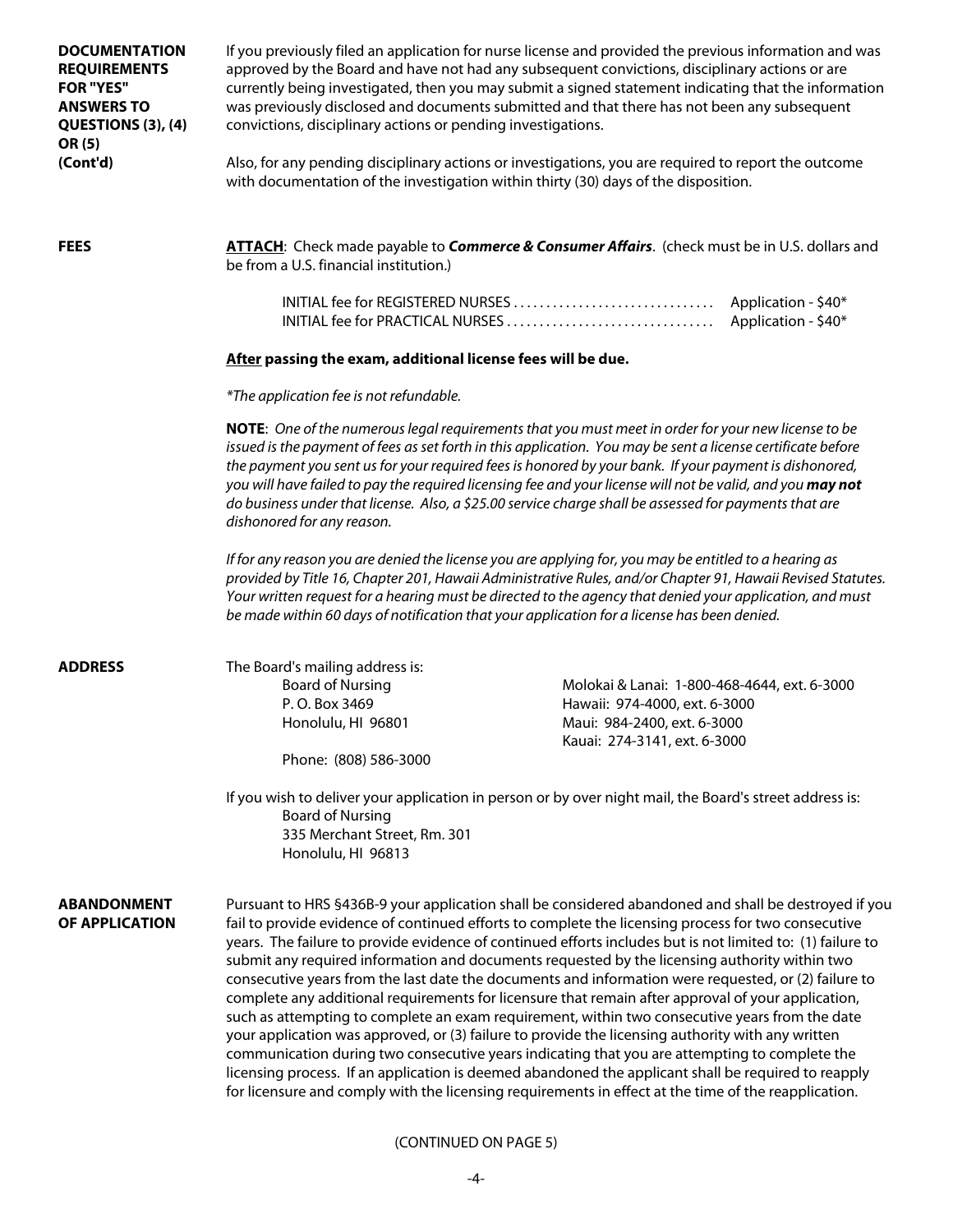| <b>STATE LAWS</b><br><b>AND RULES</b>                        | All applicants/licensee are responsible for reading, being knowledgeable and maintaining current<br>knowledge of the Hawaii Statutes and Rules relating to nursing and the amendments adopted<br>throughout the years for the duration of the applicant/licensee's nursing career. These statutes and<br>rules consist of Chapter 457, Hawaii Revised Statutes and Chapter 89, Hawaii Administrative Rules.<br>Copies of these chapters may be obtained by submitting a written request to the Board of Nursing,<br>Commerce and Consumer Affairs, P.O. Box 3469, Honolulu, Hawaii 96801. Chapter 436B, Hawaii<br>Revised Statutes, the Professional and Vocational Licensing Act should be read in conjunction with the<br>nursing statutes. The laws and rules are also available on our website at: cca.hawaii.gov/pvl.                                                               |
|--------------------------------------------------------------|------------------------------------------------------------------------------------------------------------------------------------------------------------------------------------------------------------------------------------------------------------------------------------------------------------------------------------------------------------------------------------------------------------------------------------------------------------------------------------------------------------------------------------------------------------------------------------------------------------------------------------------------------------------------------------------------------------------------------------------------------------------------------------------------------------------------------------------------------------------------------------------|
| <b>APPLICANTS WITH</b><br><b>SPECIAL NEEDS</b>               | If you are requesting special testing arrangements due to a disability, contact the Examination Branch<br>at (808) 586-2711 immediately. Determination of candidate qualification for special testing<br>arrangements will be made and the type of special testing arrangements which have to be provided.                                                                                                                                                                                                                                                                                                                                                                                                                                                                                                                                                                               |
| <b>ADDRESS/NAME</b><br><b>CHANGES</b>                        | It is the responsibility of the applicant to notify the Board of any changes in writing. If you have a name<br>change <b>after</b> your application was originally filed, you must provide a photocopy of the name change<br>document along with a letter requesting the change. Or you may use a Name Change Affidavit form<br>from the Board's office. In your correspondence specify that you are applying for licensure by<br>examination.                                                                                                                                                                                                                                                                                                                                                                                                                                           |
|                                                              | All address changes must be submitted in writing. No changes will be taken over the phone. The<br>Board will not be responsible for nonreceipt of any correspondence.                                                                                                                                                                                                                                                                                                                                                                                                                                                                                                                                                                                                                                                                                                                    |
| <b>LICENSE</b><br><b>RENEWALS</b>                            | All licenses, regardless of issuance date, expire on June 30 of each odd-numbered year and are<br>subject to renewal. Renewal applications are made available about 60 days prior to the license<br>expiration date. Effort will be made to mail applications to licensees upon request only or pick one up<br>at 335 Merchant Street, Room 301 in Honolulu. The Board must be informed in a timely manner of any<br>address changes in writing. EACH LICENSEE IS ULTIMATELY RESPONSIBLE FOR THE RENEWAL OF HIS/<br>HER NURSING LICENSE. The Board will not negotiate this matter with the employers for a licensee who<br>has not timely renewed a nursing license. AT NO TIME MAY A NURSE, WHOSE LICENSE HAS LAPSED,<br>CONTINUE TO PRACTICE AS A NURSE. IT IS THE NURSE'S DUTY TO INFORM EACH EMPLOYER WHO IS<br>IMPACTED, OF THE NURSE'S FAILURE TO RENEW A NURSING LICENSE ON TIME. |
| <b>CONTINUING</b><br><b>COMPETENCY</b><br><b>REQUIREMENT</b> | Beginning on July 1, 2017, all Hawaii nurse licensees who do not meet one of the exemptions will be<br>required to complete one of the learning activity options for continuing competency prior to the<br>renewal of his/her Hawaii nurse license in 2019. Please review the Continuing Competency Booklet<br>located on the Board's web page, cca.hawaii.gov/pvl/boards/nursing.                                                                                                                                                                                                                                                                                                                                                                                                                                                                                                       |
| <b>NURSES</b><br><b>RE-APPLYING</b><br><b>FOR LICENSE</b>    | Nurses who fail to restore their forfeited license within two years must re-apply as new applicants for<br>licensure. If Hawaii was your "original" state of licensure, by examination, complete the application<br>"Nurse's License By Exam". If we no longer have your education and examination documents, you will<br>need to have your education and exam documents sent to the Board.                                                                                                                                                                                                                                                                                                                                                                                                                                                                                              |
|                                                              | Note: If you were originally licensed in Hawaii by endorsement of an out-of-state license, complete the other<br>application titled "Nurse (Without Exam) Endorsement".                                                                                                                                                                                                                                                                                                                                                                                                                                                                                                                                                                                                                                                                                                                  |
| <b>RELEASE OF</b><br><b>INFORMATION</b>                      | If an agency or individual is assisting you with the registration process, we will not be able to release<br>any information to them unless you provide us with authorization. If you wish to do so, please<br>complete the portion on Release of Information to Third Party, sign, and date it.                                                                                                                                                                                                                                                                                                                                                                                                                                                                                                                                                                                         |

#### (CONTINUED ON PAGE 6)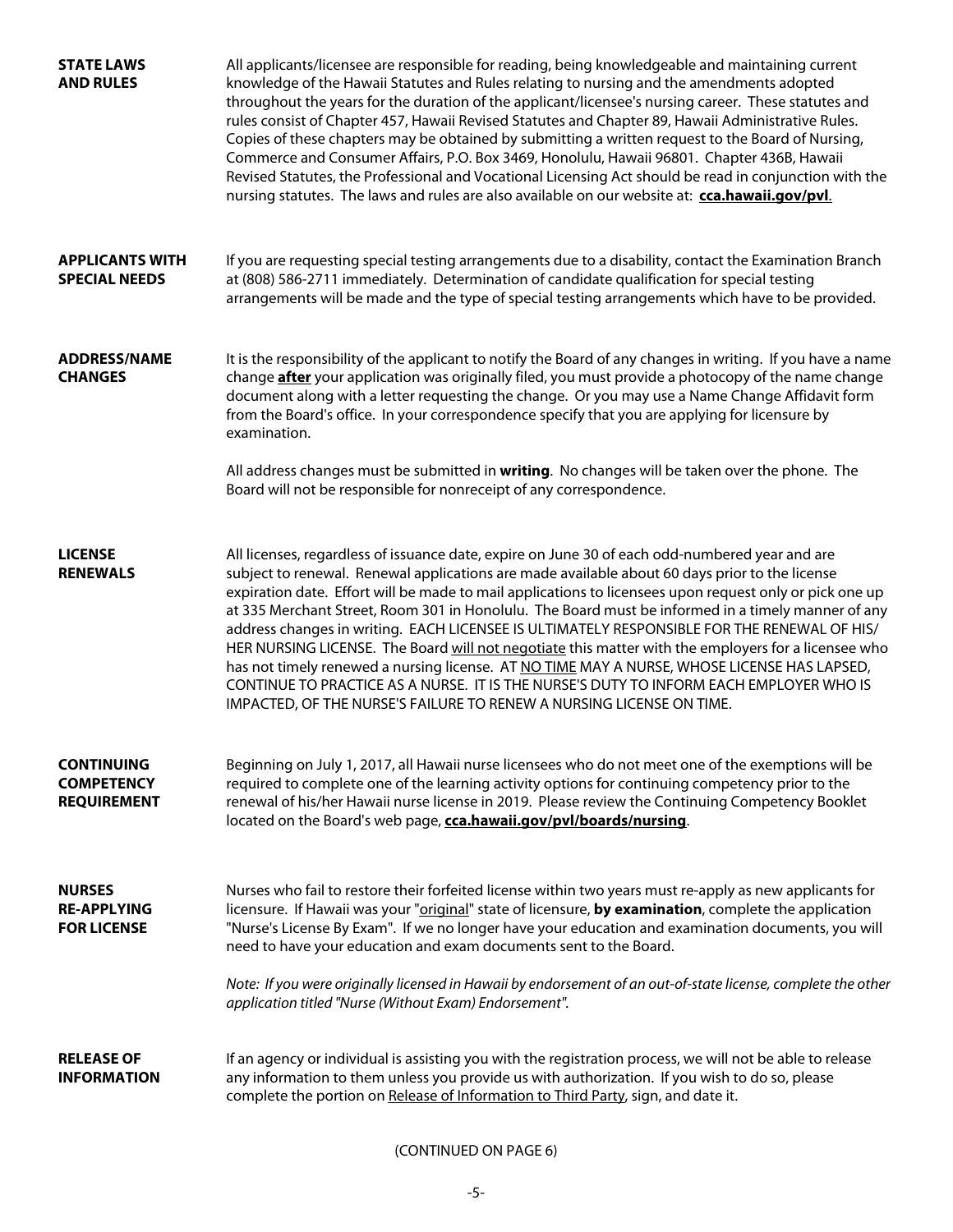#### LICENSE AFTER FORFEITURE

#### A. **License Renewal & Re-Applying After Forfeiture**

- 1) All nurses whose licenses are not renewed by June 30, every odd numbered year shall cause their licenses to be forfeited. These nurses have two years to restore their licenses. (Note: Practicing without a license during this period shall be considered unlicensed activity punishable to the full extent of the law).
- 2) **After** two years of the date of forfeiture, the nurses who fail to restore their forfeited licenses to active status shall be required to apply as new applicants for licensure. These nurses shall be required to submit a new application, fees, education and other pertinent documents, which include successful completion of the National Council of State Boards of Nursing exam.

Nurses who have not practiced nursing in the United States or U.S. territories for five or more years may be required to: a) Retake and pass the NCLEX or

- b) Complete appropriate continuing education approved by the Hawaii Board of Nursing.
- 3) It is the responsibility of each nurse to keep abreast with amendments to laws relating to nursing. Licensing requirements at the time of application shall apply.

#### B. **License Inactivation and Reactivation of License**

- 1) All nurses with inactive licenses who have not practiced nursing in the United States or U.S. territories for five or more years may be required to:
	- a) Retake and pass the NCLEX or
	- b) Complete appropriate continuing education approved by the Hawaii Board of Nursing.
- 2) It is the responsibility of each nurse to keep abreast with amendments to laws relating to nursing. Licensing requirements at the time of application shall apply.

**NOTE**: Restoration and reactivation applicants are required to comply with the electronic fingerprinting requirement for a criminal history/background check prior to the restoration or reactivation of the license.

#### NOTIFICATION OF DISCIPLINARY ACTION

Once licensed, each licensee who has a nursing license disciplined in another state, must notify the Hawaii Board of Nursing within 30 days of the action. Failure to do so may result in action taken against the person's Hawaii nursing license.

#### HAWAII CENTER FOR NURSING FEES

Act 198 (effective July 1, 2003) establishes a Center for Nursing ("Center") at the University of Hawaii School of Nursing and Dental Hygiene. The Center will help to ensure that better data about nurses is available, which will improve health care in Hawaii, as well as working conditions for nurses. The Center will collect and analyze data and prepare and disseminate written reports and recommendations regarding the current and future status and trends of the nursing workforce. The Center will conduct research on best practices and quality outcomes, as well as, develop a plan for implementing strategies to recruit and retain nurses. Act 198 establishes a special fund to support the Center's activities and requires the assessment of a \$40 fee to support the Center, and beginning with the 2005 renewal, the fee will be assessed for each license renewal.

#### Print Form

This material can be made available for individuals with special needs. Please call the Licensing Branch Manager at (808) 586-3000 to submit your request.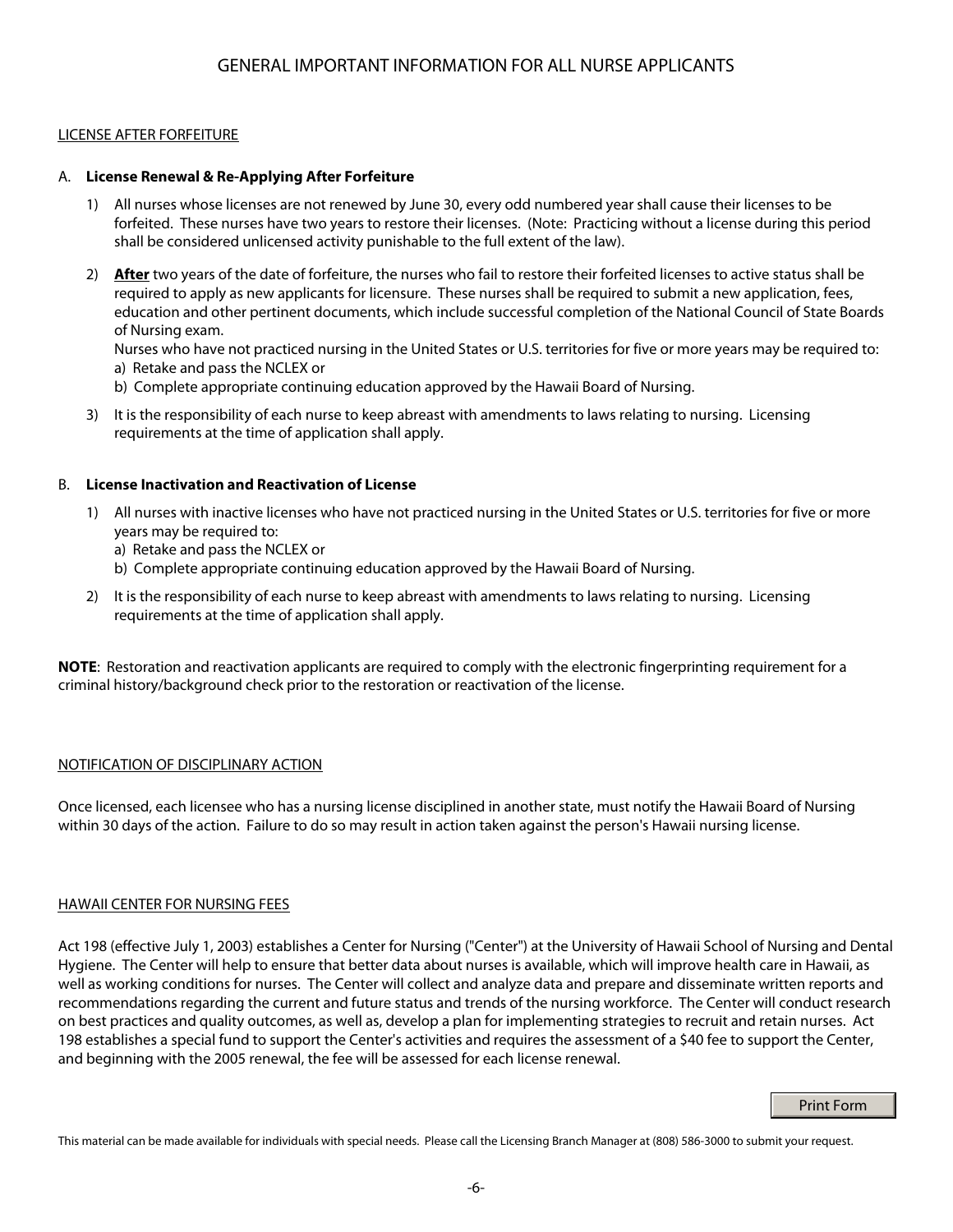| <b>APPLICATION FOR LICENSE BY EXAM - NURSE</b>                                                  |                                                                                                                                                                                                                     |                              |                  | Approved: [                    |                | Initials/date:                  |                   |  |
|-------------------------------------------------------------------------------------------------|---------------------------------------------------------------------------------------------------------------------------------------------------------------------------------------------------------------------|------------------------------|------------------|--------------------------------|----------------|---------------------------------|-------------------|--|
| Access this form via website: cca.hawaii.gov/pvl<br>Check type of LICENSE you are applying for: |                                                                                                                                                                                                                     |                              |                  | License No.                    |                | Eff. Date:                      |                   |  |
|                                                                                                 | <b>REGISTERED NURSE</b>                                                                                                                                                                                             |                              | · FOREIGN CGFNS  |                                | <b>CP</b>      | <b>CES</b><br>or                |                   |  |
| <b>PRACTICAL NURSE</b><br><b>Foreign School Graduates</b>                                       |                                                                                                                                                                                                                     |                              |                  |                                |                |                                 |                   |  |
| $\bullet$ Indicate when you requested to have your CGFNS certification or evaluation report     |                                                                                                                                                                                                                     |                              | · U.S. GRADUATES |                                |                | final transcript                |                   |  |
|                                                                                                 | submitted to the Board.<br>Date:                                                                                                                                                                                    | CGFNS ID#:                   |                  |                                |                | letter of successful completion |                   |  |
|                                                                                                 | U.S. School Graduates                                                                                                                                                                                               |                              |                  |                                | Photo ID w/DOB |                                 | SSN               |  |
| Date:                                                                                           | • Indicate when you arranged to have your final transcripts sent directly to the Board.                                                                                                                             |                              | <b>ONLY</b>      | CBC:                           |                | EO: $\Box$                      |                   |  |
|                                                                                                 | • Provide date you were fingerprinted to obtain the national (FBI) and State Criminal                                                                                                                               |                              | USE              |                                |                |                                 |                   |  |
|                                                                                                 | History Record Check.<br>Date:<br>LEGAL NAME (First, Middle)                                                                                                                                                        | (Last)                       | <b>OFFICE</b>    |                                |                |                                 |                   |  |
|                                                                                                 |                                                                                                                                                                                                                     |                              |                  |                                |                |                                 |                   |  |
|                                                                                                 | Other Names Used (Include maiden name)                                                                                                                                                                              |                              |                  |                                |                |                                 |                   |  |
|                                                                                                 |                                                                                                                                                                                                                     |                              |                  |                                |                |                                 |                   |  |
|                                                                                                 | Residence Address (Include Apt. No., City, State and Zip Code)                                                                                                                                                      |                              |                  |                                |                |                                 |                   |  |
|                                                                                                 |                                                                                                                                                                                                                     |                              |                  |                                |                |                                 |                   |  |
|                                                                                                 |                                                                                                                                                                                                                     |                              |                  |                                |                |                                 |                   |  |
|                                                                                                 | Mailing Address (ONLY if different from above)                                                                                                                                                                      | Date of Birth                |                  | U.S. Social Security No.       |                |                                 |                   |  |
|                                                                                                 |                                                                                                                                                                                                                     |                              |                  |                                |                |                                 |                   |  |
|                                                                                                 |                                                                                                                                                                                                                     | Phone No. (Days)             |                  | <b>PERSONAL E-Mail Address</b> |                |                                 |                   |  |
|                                                                                                 |                                                                                                                                                                                                                     |                              |                  |                                |                |                                 |                   |  |
|                                                                                                 | Name of School                                                                                                                                                                                                      | Location (City/State/County) |                  |                                | Dates (mo/yr)  | Degree                          | Type of           |  |
|                                                                                                 |                                                                                                                                                                                                                     |                              |                  | From                           | To             | Earned                          | Program           |  |
| <b>JCATION</b>                                                                                  | Nursing                                                                                                                                                                                                             |                              |                  |                                |                | ADN                             | $\n  IRN\n$       |  |
|                                                                                                 |                                                                                                                                                                                                                     |                              |                  |                                |                | <b>BSN</b>                      | LPN               |  |
| 읎                                                                                               | Other                                                                                                                                                                                                               |                              |                  |                                |                |                                 | MEPN              |  |
|                                                                                                 |                                                                                                                                                                                                                     |                              |                  |                                |                |                                 | MSN               |  |
|                                                                                                 | Check answers. If response is "YES" to questions 3 to 5, provide a signed written statement explaining the                                                                                                          |                              |                  |                                |                |                                 |                   |  |
|                                                                                                 | circumstances and give details in addition to the documents requested below:                                                                                                                                        |                              |                  |                                |                |                                 |                   |  |
|                                                                                                 |                                                                                                                                                                                                                     |                              |                  |                                |                |                                 | Yes<br> No        |  |
|                                                                                                 | 2) Are you a U.S. citizen, a U.S. national, or an alien authorized to work in the United States? (Please provide<br>proof of authorization to work in the U.S., e.g. Social Security Card, residence VISA, etc.)    |                              |                  |                                |                |                                 | No<br> Yes        |  |
|                                                                                                 |                                                                                                                                                                                                                     |                              |                  |                                |                |                                 | <b>Yes</b><br> No |  |
|                                                                                                 | 3) Have you ever been convicted of a crime in any jurisdiction that has not been annulled or expunged?<br>If "YES", arrange to have certified court documentation on the date, place, violation for each conviction |                              |                  |                                |                |                                 |                   |  |
| <b>ALL APPLICANTS</b>                                                                           | and fulfillment of conditions of each sentence and a signed written explanation by you as to the circumstances<br>that led to the conviction.                                                                       |                              |                  |                                |                |                                 |                   |  |
|                                                                                                 | 4) Has any license ever been revoked, suspended, or otherwise subject to disciplinary action by the Hawaii                                                                                                          |                              |                  |                                |                |                                 |                   |  |
|                                                                                                 |                                                                                                                                                                                                                     |                              |                  |                                |                |                                 | Yes<br>lNo        |  |
|                                                                                                 | If "YES", arrange to have certified documents from each state in which disciplinary action was taken,<br>and a signed written explanation by you as to the circumstances that led to the conviction sent directly   |                              |                  |                                |                |                                 |                   |  |
|                                                                                                 | to the Board. (Include Findings of Fact, Conclusion of Law, Recommended Order, Final Order, and                                                                                                                     |                              |                  |                                |                |                                 |                   |  |
|                                                                                                 | whether you have been re-instated. If re-instated, date and conditions of license).                                                                                                                                 |                              |                  |                                |                |                                 |                   |  |

#### (CONTINUED ON PAGE 2)

App . . . . . . . . . . . . . . . . 433 . . . . . . \$40 Lic . . . . . . . . . . . . . . . . . . 436 . . . . . . \$36

CRF . . . . . . . . . . . . . . . . . 439 . . . . . . \$50/\$100 Center for Nursing... CFN...... \$40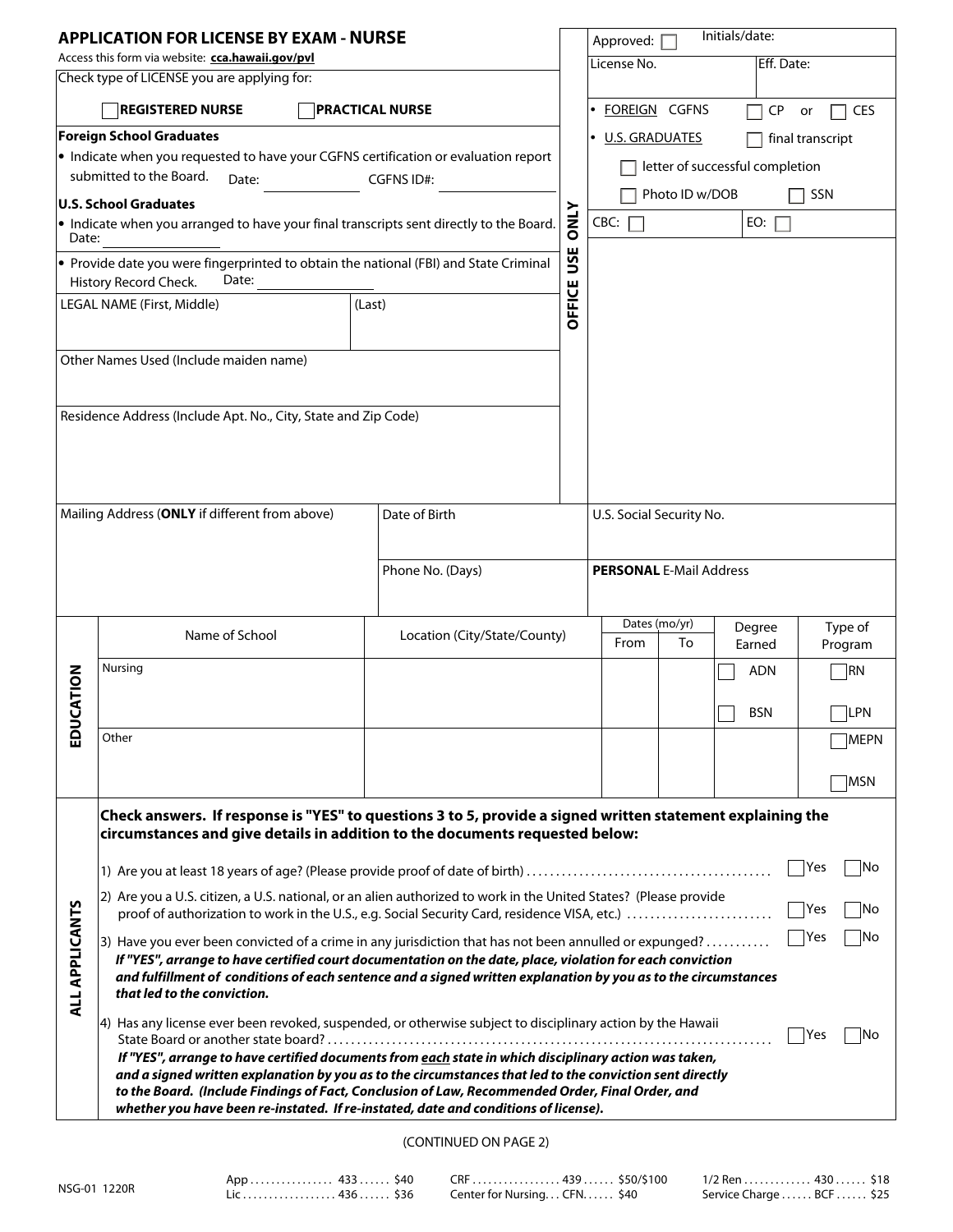-2-

Print Name of Applicant: **Date:** Date: Date: Date: Date: Date: Date: Date: Date: Date: Date: Date: Date: Date: Date: Date: Date: Date: Date: Date: Date: Date: Date: Date: Date: Date: Date: Date: Date: Date: Date: Date: Dat

| <b>ALL APPLICANTS</b><br>(cont'd)                                                                                                                                                                                                                                                                                                                                                                                                                                                                                                                                                                                         | Yes<br>lNo<br>5) Are you presently being investigated or is any disciplinary action pending against you?<br>If "YES", specify all states where action was or may be imposed. Arrange to have certified documents from<br>each state in which disciplinary action or investigation occurred or is pending against you sent directly to<br>the Board.<br>INo<br>lYes<br>and date license was issued:<br>Provide your license number: |                                      |                         |                |
|---------------------------------------------------------------------------------------------------------------------------------------------------------------------------------------------------------------------------------------------------------------------------------------------------------------------------------------------------------------------------------------------------------------------------------------------------------------------------------------------------------------------------------------------------------------------------------------------------------------------------|------------------------------------------------------------------------------------------------------------------------------------------------------------------------------------------------------------------------------------------------------------------------------------------------------------------------------------------------------------------------------------------------------------------------------------|--------------------------------------|-------------------------|----------------|
| NOTE: All applications may be subject to Board review.                                                                                                                                                                                                                                                                                                                                                                                                                                                                                                                                                                    |                                                                                                                                                                                                                                                                                                                                                                                                                                    |                                      |                         |                |
| <b>OTHER STATE</b><br>LICENSES                                                                                                                                                                                                                                                                                                                                                                                                                                                                                                                                                                                            | <b>State of Licensure</b>                                                                                                                                                                                                                                                                                                                                                                                                          | <b>Check Method of Licensure</b>     | Type of License         | License Number |
|                                                                                                                                                                                                                                                                                                                                                                                                                                                                                                                                                                                                                           | Original                                                                                                                                                                                                                                                                                                                                                                                                                           | Exam<br>Endorsement<br><b>Waiver</b> | <b>LPN</b><br><b>RN</b> |                |
|                                                                                                                                                                                                                                                                                                                                                                                                                                                                                                                                                                                                                           | Other                                                                                                                                                                                                                                                                                                                                                                                                                              | Exam<br>Waiver<br>Endorsement        | <b>RN</b><br> LPN       |                |
| Applicant Notification and Record Challenge: Your fingerprints will be used to check the criminal history records of the FBI. Your<br>fingerprints will also be retained by the HCJDC and the FBI for all purposes and uses authorized for fingerprint submissions, which may include<br>participation in the state and national rap back programs. You have the opportunity to complete or challenge the accuracy of the information<br>contained in the FBI identification record. The procedure for obtaining a change, correction, or updating an FBI identification record are set<br>forth in Title 28, CFR, 16.34. |                                                                                                                                                                                                                                                                                                                                                                                                                                    |                                      |                         |                |
|                                                                                                                                                                                                                                                                                                                                                                                                                                                                                                                                                                                                                           | Affidavit of Applicant:                                                                                                                                                                                                                                                                                                                                                                                                            |                                      |                         |                |

I hereby certify that the statements, answers, and representations made in this application and in the documents attached are true and correct. I understand that my exam scores will be released to my school of nursing unless I am a foreign graduate. I understand that any misrepresentation is grounds for refusal or subsequent revocation of license and is a misdemeanor (Section 710-1017, Sections 436B-19 and 457-12, Hawaii Revised Statutes). I further certify that I have read and will abide by the provisions of Hawaii Revised Statutes, Chapter 457 and Hawaii Administrative Rules, Chapter 89.

I hereby certify that I will authorize the Board of Nursing to provide my email to the Hawai'i State Center for Nursing (HSCN) to collect and analyze workforce data. The HSCN will handle my information in a secure and confidential manner and my email will not be shared without my authorization.

Signature of Applicant Date Date Date

#### **Release of Information to Third Party:**

To assist me in the licensing process, I authorize DCCA's staff to release any and all information regarding my application (including but not limited to, application status) to the following third party:

Print name of individual who is assisting you:

Signature of Applicant Date Date Date Date Date Date Date

Print Form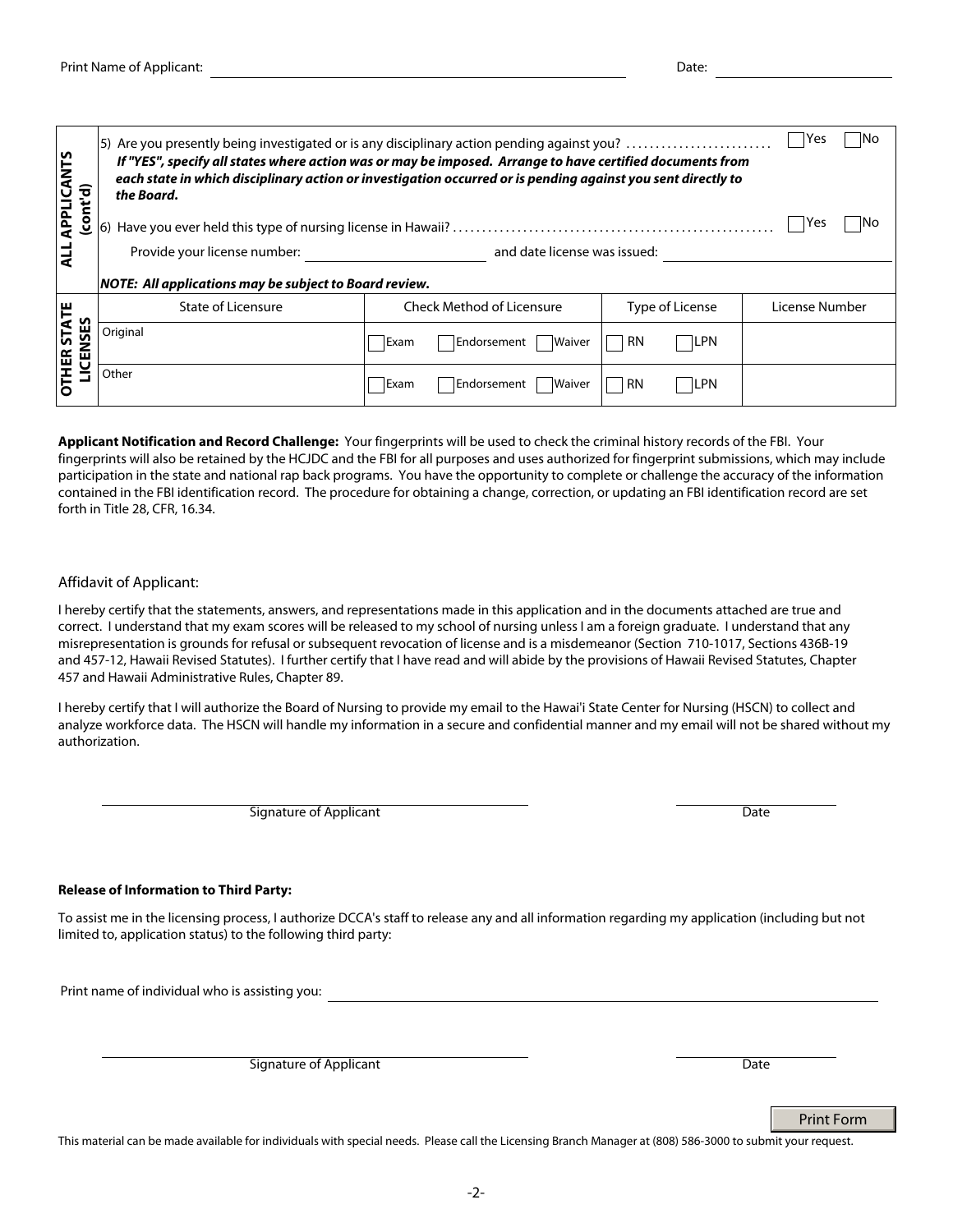Pursuant to §436B-9, Hawaii Revised Statutes, your application shall be considered abandoned and shall be destroyed if you fail to provide evidence of continued efforts to complete the licensing process for two consecutive years. The failure to provide evidence of continued efforts includes, but is not limited to:

(1) failure to submit any required information and documents requested by the licensing authority within two consecutive years from the last date the documents and information were requested, or

(2) failure to complete any additional requirements for licensure that remain after approval of your application, such as attempting to complete an examination requirement, within two consecutive years from the date your application was approved, or

(3) failure to provide the licensing authority with any written communication during two consecutive years indicating that you are attempting to complete the licensing process.

If an application is deemed abandoned, the applicant shall be required to reapply for licensure and comply with the licensing requirements in effect at the time of the reapplication.

#### **Frequently Asked Questions regarding Abandoned Applications**

- 1) Q: If after receiving my application the board or program requests additional information, how much time do I have to provide them with the requested information before my application is deemed abandoned?
	- A: You have two years from the date the information is requested.
- 2) Q: If I am an applicant who is required to take a licensing examination in order to complete the licensing process and my application to take the licensing examination is approved, how much time do I have to complete the examination requirement before my application is abandoned?
	- A: You must make an attempt to take the examination within two years from the date your application is approved.
- 3) Q: What is meant by "attempt to take the examination?"
	- A: You must register and take the examination.
- 4) Q: If the statutes or rules of the boards or programs do not set time limits on taking and passing the examination, and the only requirement left for me to become licensed is to pass the examination, and within the two year period I should fail the examination, re-register for the examination, but fail again, will my application be abandoned because I could not pass the examination within two years?
	- A: Your application will not be abandoned because you would have demonstrated your efforts to take the examination by registering for and taking the examination.

(NOTE: Our office will only be notified of your efforts if you take the examination as a Hawaii candidate. Examination results will not automatically be provided to our office if you sit for the examination via another state board. Therefore, if you are in this situation, please arrange for the test results to be sent to us).

- 5) Q: What does it mean if my application is abandoned?
	- A: It means that your application is no longer valid, will be destroyed, and you shall be required to reapply and comply with the requirements for licensure at the time of the reapplication. To reapply, you must submit a new application and you will be required to comply with the licensing requirements and pay fees that are in effect at the time you submit your new application.